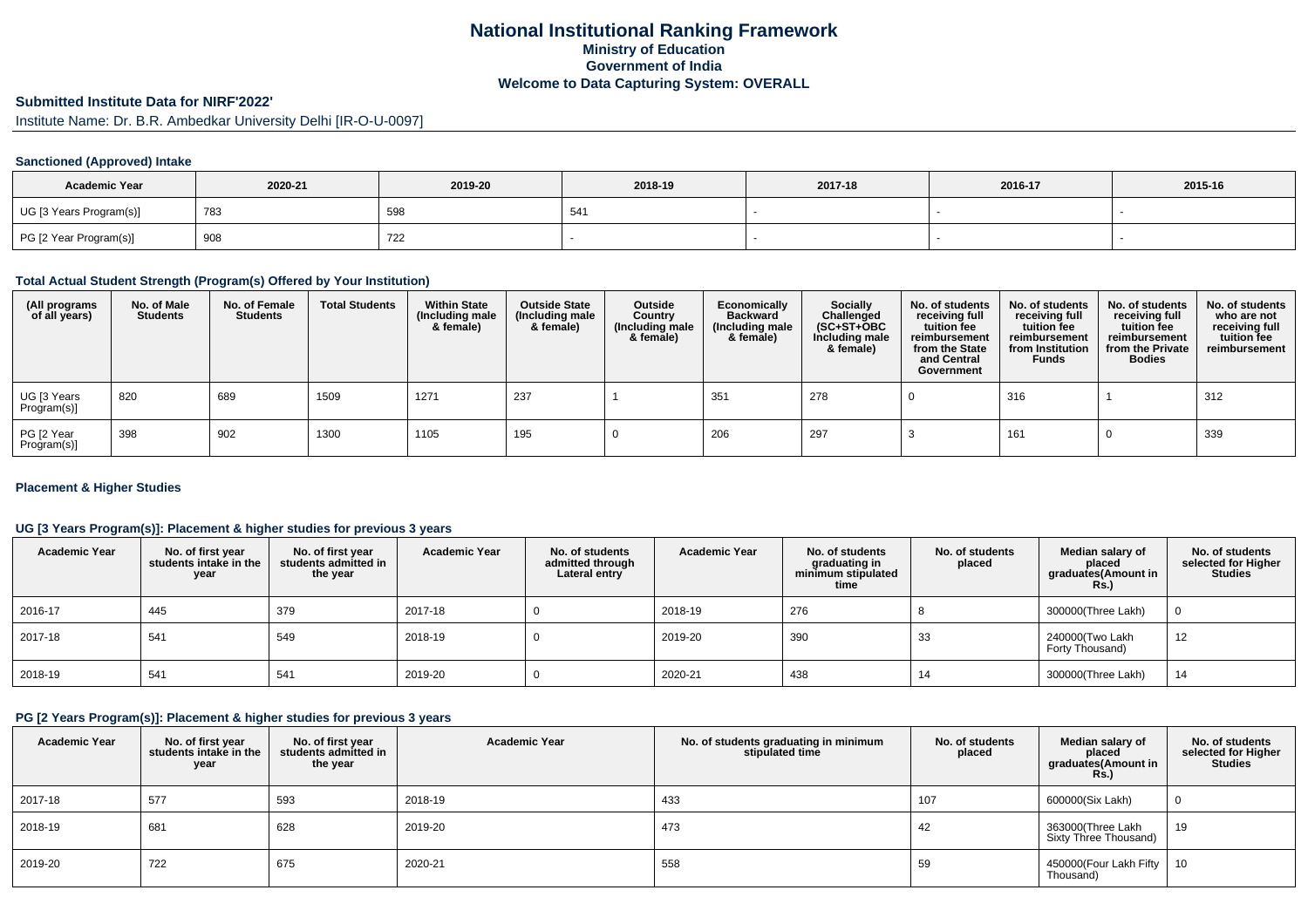### **Ph.D Student Details**

| Ph.D (Student pursuing doctoral program till 2020-21 Students admitted in the academic year 2020-21 should not be entered here.) |                                                                                                                                  |         |                       |  |  |  |
|----------------------------------------------------------------------------------------------------------------------------------|----------------------------------------------------------------------------------------------------------------------------------|---------|-----------------------|--|--|--|
|                                                                                                                                  |                                                                                                                                  |         | <b>Total Students</b> |  |  |  |
| Full Time                                                                                                                        |                                                                                                                                  | 170     |                       |  |  |  |
| Part Time                                                                                                                        |                                                                                                                                  |         |                       |  |  |  |
| No. of Ph.D students graduated (including Integrated Ph.D)                                                                       |                                                                                                                                  |         |                       |  |  |  |
|                                                                                                                                  | 2020-21                                                                                                                          | 2019-20 | 2018-19               |  |  |  |
| Full Time                                                                                                                        |                                                                                                                                  |         |                       |  |  |  |
| Part Time                                                                                                                        |                                                                                                                                  |         |                       |  |  |  |
|                                                                                                                                  | PG (Student pursuing MD/MS/DNB program till 2020-21 Students admitted in the academic year 2021 - 22 should not be entered here) |         |                       |  |  |  |
|                                                                                                                                  | Number of students pursuing PG (MD/MS/DNB) program                                                                               |         | $\bf{0}$              |  |  |  |
| No. of students Graduating in PG (MD/MS/DNB) program                                                                             |                                                                                                                                  |         |                       |  |  |  |
| 2020-21<br>2019-20<br>2018-19                                                                                                    |                                                                                                                                  |         |                       |  |  |  |
|                                                                                                                                  |                                                                                                                                  |         |                       |  |  |  |

## **Online Education**

| . Does all programs/courses were completed on time.                                                         |          | Yes                                                                                                                                                                                                                                                                                                                                                                                                                                                                                                                                                                                                                                                                                                                                                                                                                                                                                                                                                                                                                                                                                                                                                                                                                                                                                                                                                                                                                                                                                                                                                                                                                                                                                                                                                                                                                                                                                                                                                                                                                                                                                                                                                                                                                                                                                          |                                                                                                                                                                                                                                                                                                                                                                                                                                                                                                                                          |  |
|-------------------------------------------------------------------------------------------------------------|----------|----------------------------------------------------------------------------------------------------------------------------------------------------------------------------------------------------------------------------------------------------------------------------------------------------------------------------------------------------------------------------------------------------------------------------------------------------------------------------------------------------------------------------------------------------------------------------------------------------------------------------------------------------------------------------------------------------------------------------------------------------------------------------------------------------------------------------------------------------------------------------------------------------------------------------------------------------------------------------------------------------------------------------------------------------------------------------------------------------------------------------------------------------------------------------------------------------------------------------------------------------------------------------------------------------------------------------------------------------------------------------------------------------------------------------------------------------------------------------------------------------------------------------------------------------------------------------------------------------------------------------------------------------------------------------------------------------------------------------------------------------------------------------------------------------------------------------------------------------------------------------------------------------------------------------------------------------------------------------------------------------------------------------------------------------------------------------------------------------------------------------------------------------------------------------------------------------------------------------------------------------------------------------------------------|------------------------------------------------------------------------------------------------------------------------------------------------------------------------------------------------------------------------------------------------------------------------------------------------------------------------------------------------------------------------------------------------------------------------------------------------------------------------------------------------------------------------------------------|--|
| 2. Measures taken to complete the syllabus of courses and programs.                                         |          | and preparedness of the university. 2. The University has two learning management systems that include moodle, and Google<br>classroom, through secure Google Suite package. The faculty members combined these with other web forms for course<br>completion online. For content sharing and delivery teachers mounted their courses on these LMSs. Faculty members created<br>video recordings, podcast, and audio books in addition to textual content which was accessed by students anytime. Keeping in<br>view the challenge of both LMSs that these allow asynchronous teaching mode, teachers used web conferencing platforms<br>(predominantly Google Meet and Zoom) to interact with students in real-time. 3. The faculty was provided<br>development and transaction by the University's IT Division.4. The nature and calendar of assessments was suitably adapted to<br>meet the students' learning needs. Formative and summative assessments are very essential components for teaching learning<br>process. Teachers integrated different kind of exercises, quizzes, short reflective write ups as formative assessments through<br>university's LMS. In addition teachers conducted telephonic viva and online group presentations using Google meet. 5. The<br>students from economically weaker sections were provided with laptops, tablets and data-packs to facilitate their progress in the<br>courses.6. To resolve students queries, doubts, organizing large group discussions as well as to facilitate personal<br>and was primarily used for announcements, like of the themes to be discussed in the forthcoming classes, announcements<br>was used by students also to send their questions and doubts regarding the material or assignments. Google meet and Zoom<br>in time. 7. Each School organised regular formal and informal meetings to understand their academic and socio-emotional concerns and experiences during the pandemic. 8. The administration conducted workshop training for fa<br>develop advanced skills for online teaching and also facilitated forums for reflection on the experiences 9. Regular meetings to<br>review the progress of courses and programs were conducted at 3 levels: programs, Schools and University levels. | 1. In the wake of Covid-19 pandemic, all teaching-learning was swiftly shifted to online mode using the already existing IT capacity<br>communication, teachers used various web conferencing and social messaging platforms. WhatsApp is most frequently accessed<br>regarding content and reading material uploaded on LMS, and deadline for submission of assignments. WhatsApp voice recording<br>meeting for conducting group presentations, live interaction, discussion and clarifying doubts were used for completing the course |  |
| 3. The period of delay in completion of syllabus (in months).                                               |          | 0                                                                                                                                                                                                                                                                                                                                                                                                                                                                                                                                                                                                                                                                                                                                                                                                                                                                                                                                                                                                                                                                                                                                                                                                                                                                                                                                                                                                                                                                                                                                                                                                                                                                                                                                                                                                                                                                                                                                                                                                                                                                                                                                                                                                                                                                                            |                                                                                                                                                                                                                                                                                                                                                                                                                                                                                                                                          |  |
| 4. The period of delay in conducting exams (in months).                                                     |          | 0                                                                                                                                                                                                                                                                                                                                                                                                                                                                                                                                                                                                                                                                                                                                                                                                                                                                                                                                                                                                                                                                                                                                                                                                                                                                                                                                                                                                                                                                                                                                                                                                                                                                                                                                                                                                                                                                                                                                                                                                                                                                                                                                                                                                                                                                                            |                                                                                                                                                                                                                                                                                                                                                                                                                                                                                                                                          |  |
| <b>Portal Name</b><br>No. of students offered online courses which have credit<br>transferred to transcript |          | Total no. of online courses which have credit transferred<br>to the transcript                                                                                                                                                                                                                                                                                                                                                                                                                                                                                                                                                                                                                                                                                                                                                                                                                                                                                                                                                                                                                                                                                                                                                                                                                                                                                                                                                                                                                                                                                                                                                                                                                                                                                                                                                                                                                                                                                                                                                                                                                                                                                                                                                                                                               | Total no. of credits transferred to transcript                                                                                                                                                                                                                                                                                                                                                                                                                                                                                           |  |
| Swayam                                                                                                      | $\Omega$ | 0                                                                                                                                                                                                                                                                                                                                                                                                                                                                                                                                                                                                                                                                                                                                                                                                                                                                                                                                                                                                                                                                                                                                                                                                                                                                                                                                                                                                                                                                                                                                                                                                                                                                                                                                                                                                                                                                                                                                                                                                                                                                                                                                                                                                                                                                                            |                                                                                                                                                                                                                                                                                                                                                                                                                                                                                                                                          |  |
| 5. No. of courses developed and available online on Swayam platform by your institution faculty             |          | 2                                                                                                                                                                                                                                                                                                                                                                                                                                                                                                                                                                                                                                                                                                                                                                                                                                                                                                                                                                                                                                                                                                                                                                                                                                                                                                                                                                                                                                                                                                                                                                                                                                                                                                                                                                                                                                                                                                                                                                                                                                                                                                                                                                                                                                                                                            |                                                                                                                                                                                                                                                                                                                                                                                                                                                                                                                                          |  |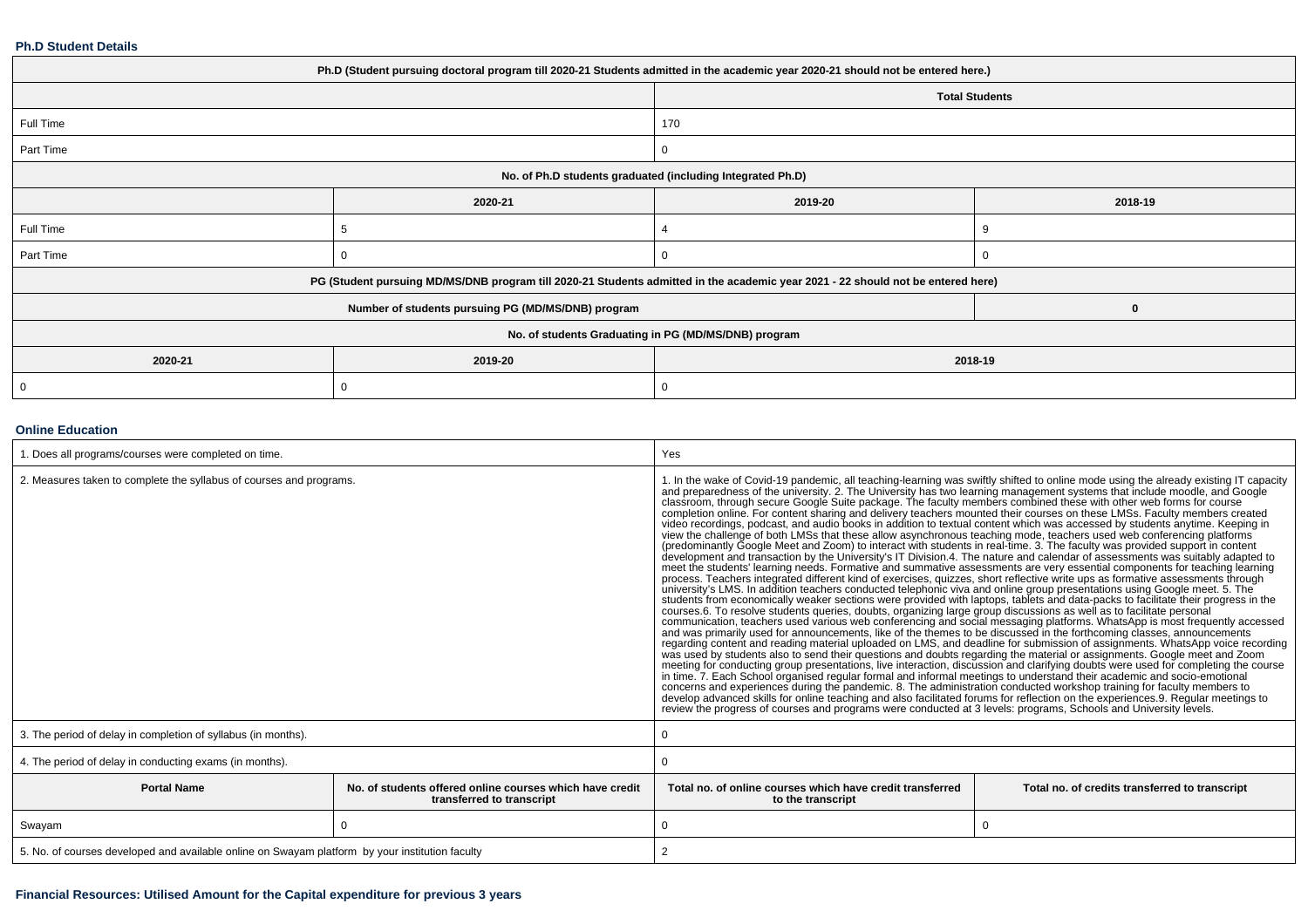| <b>Academic Year</b>                                                                                 | 2020-21                                                                            | 2019-20                                                                            | 2018-19                                                                                 |  |  |  |  |  |
|------------------------------------------------------------------------------------------------------|------------------------------------------------------------------------------------|------------------------------------------------------------------------------------|-----------------------------------------------------------------------------------------|--|--|--|--|--|
|                                                                                                      | <b>Utilised Amount</b>                                                             | <b>Utilised Amount</b>                                                             | <b>Utilised Amount</b>                                                                  |  |  |  |  |  |
| Annual Capital Expenditure on Academic Activities and Resources (excluding expenditure on buildings) |                                                                                    |                                                                                    |                                                                                         |  |  |  |  |  |
| Library                                                                                              | 32034492 (Three Crore Twenty Lakh Thirty Four Thousand<br>Four Hundred Ninety Two) | 30429339 (Three Crore Four Lakh Twenty Nine Thousand<br>Three Hundred Thirty Nine) | 53455223 (Five Crore Thirty Four Lakh Fifty Five Thousand<br>Two Hundred Twenty Three)  |  |  |  |  |  |
| New Equipment for Laboratories                                                                       | 0 (Zero)                                                                           | 1516300 (Fifteen Lakh Sixteen Thousand Three Hundred)                              | 221120 (Two Lakh Twenty One Thousand One Hundred<br>Twenty)                             |  |  |  |  |  |
| <b>Engineering Workshops</b>                                                                         | 0 (Zero)                                                                           | 0 (Zero)                                                                           | 0 (Zero)                                                                                |  |  |  |  |  |
| Other expenditure on creation of Capital Assets (excluding<br>expenditure on Land and Building)      | 9929034 (Ninety Nine Lakh Twenty Nine Thousand Thirty<br>Four)                     | 41489517 (Four Crore Fourteen Lakh Eighty Nine Thousand<br>Five Hundred Seventeen) | 18657578 (One Crore Eighty Six Lakh Fifty Seven Thousand<br>Five Hundred Seventy Eight) |  |  |  |  |  |

## **Financial Resources: Utilised Amount for the Operational expenditure for previous 3 years**

| <b>Academic Year</b>                                                                                                                                                                            | 2020-21                                                                                        | 2019-20                                                                                      | 2018-19                                                                                  |  |  |  |  |
|-------------------------------------------------------------------------------------------------------------------------------------------------------------------------------------------------|------------------------------------------------------------------------------------------------|----------------------------------------------------------------------------------------------|------------------------------------------------------------------------------------------|--|--|--|--|
|                                                                                                                                                                                                 | <b>Utilised Amount</b>                                                                         | <b>Utilised Amount</b>                                                                       | <b>Utilised Amount</b>                                                                   |  |  |  |  |
| <b>Annual Operational Expenditure</b>                                                                                                                                                           |                                                                                                |                                                                                              |                                                                                          |  |  |  |  |
| Salaries (Teaching and Non Teaching staff)                                                                                                                                                      | 534365984 (Fifty Three Crore Forty Three Lakh Sixty Five<br>Thousand Nine Hundred Eighty Four) | 487570489 (Forty Eight Crore Seventy Five Lakh Seventy<br>Thousand Four Hundred Eighty Nine) | 429033266 (Forty Two Crore Ninety Lakh Thirty Three<br>Thousand Two Hundred Sixty Six)   |  |  |  |  |
| Maintenance of Academic Infrastructure or consumables and<br>other running expenditures (excluding maintenance of hostels<br>and allied services, rent of the building, depreciation cost, etc) | 243309591 (Twenty Four Crore Thirty Three Lakh Nine<br>Thousand Five Hundred Ninety One)       | 262839084 (Twenty Six Crore Twenty Eight Lakh Thirty Nine<br>Thousand Eighty Four)           | 182784480 (Eighteen Crore Twenty Seven Lakh Eighty Four<br>Thousand Four Hundred Eighty) |  |  |  |  |
| Seminars/Conferences/Workshops                                                                                                                                                                  | 2095822 (Twenty Lakh Ninety Five Thousand Eight Hundred<br>Twenty Two)                         | 5212189 (Fifty Two Lakh Twelve Thousand One Hundred<br>Eighty Nine)                          | 8650877 (Eighty Six Lakh Fifty Thousand Eight Hundred<br>Seventy Seven)                  |  |  |  |  |

**IPR**

| Calendar year            | 2020 | 2019 | 2018 |
|--------------------------|------|------|------|
| No. of Patents Published |      |      |      |
| No. of Patents Granted   |      |      |      |

## **Sponsored Research Details**

| <b>Financial Year</b>                    | 2020-21                                                          | 2019-20                                                                         | 2018-19                                                              |
|------------------------------------------|------------------------------------------------------------------|---------------------------------------------------------------------------------|----------------------------------------------------------------------|
| Total no. of Sponsored Projects          |                                                                  |                                                                                 |                                                                      |
| Total no. of Funding Agencies            |                                                                  | 28                                                                              | 26                                                                   |
| Total Amount Received (Amount in Rupees) | 7929255                                                          | 57873882                                                                        | 70687632                                                             |
| Amount Received in Words                 | Seventy Nine Lakh Twenty Nine Thousand Two Hundred Fifty<br>Five | Five Crore Seventy Eight Lakh Seventy Three Thousand Eight<br>Hundred Eight Two | Seven Crore Six Lakh Eighty Seven Thousand Six Hundred<br>Thirty Two |

## **Consultancy Project Details**

| <b>Financial Year</b>             | 2020-21 | 2019-20 | 2018-19 |
|-----------------------------------|---------|---------|---------|
| Total no. of Consultancy Projects |         |         |         |
| Total no. of Client Organizations |         |         |         |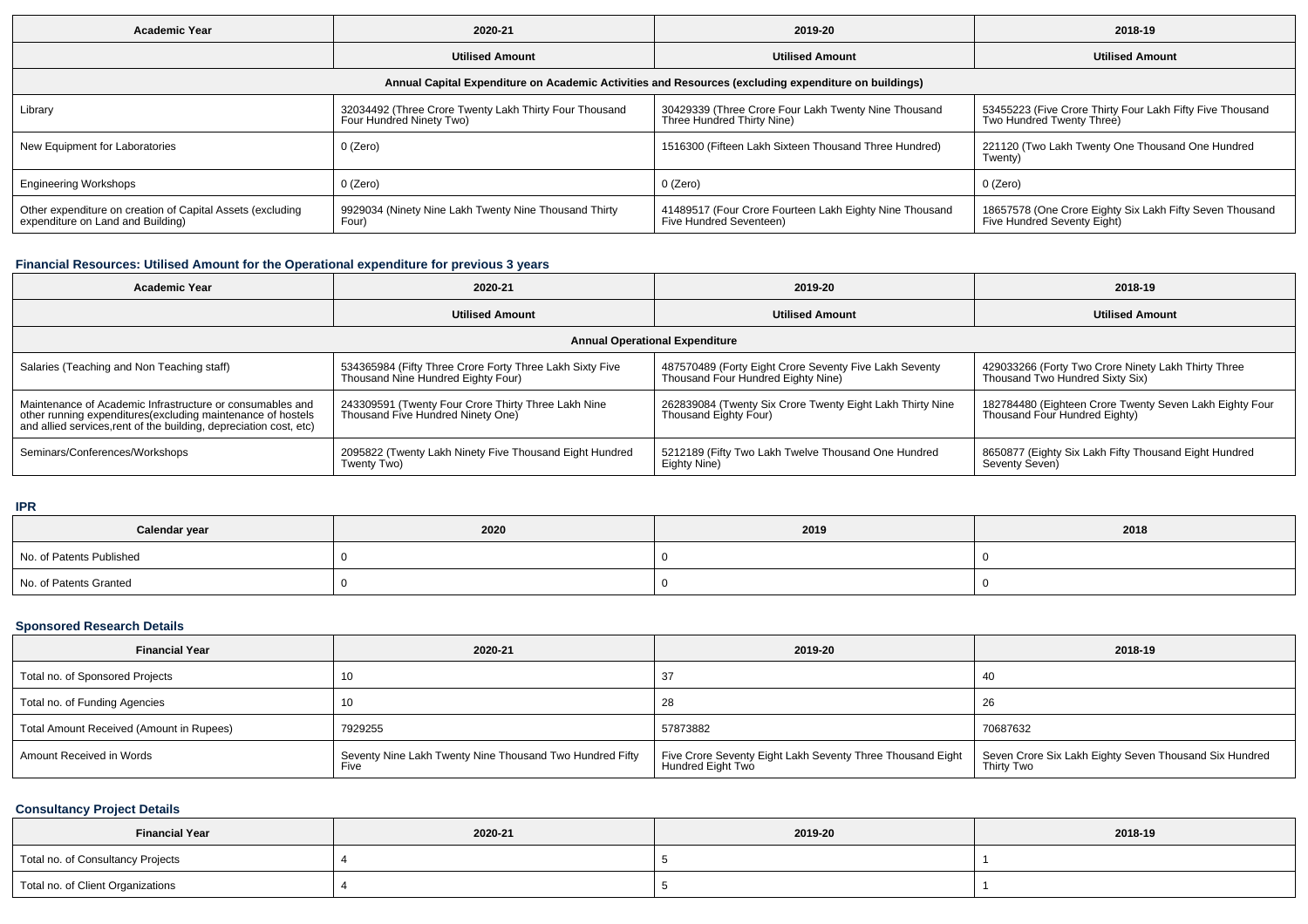| Total Amount Received (Amount in Rupees) | 1307413                                            | 1386667                                                   | 475000                          |
|------------------------------------------|----------------------------------------------------|-----------------------------------------------------------|---------------------------------|
| Amount Received in Words                 | rhirteen Lakh Seven Thousand Four Hundred Thirteen | Thirteen Lakh Eighty Six Thousand Six Hundred Sixty Seven | Four Lakh Seventy Five Thousand |

# **Executive Development Program/Management Development Programs**

| <b>Financial Year</b>                                                            | 2020-21 | 2019-20                                   | 2018-19        |
|----------------------------------------------------------------------------------|---------|-------------------------------------------|----------------|
| Total no. of Executive Development Programs/ Management<br>Development Programs  |         |                                           |                |
| Total no. of Participants                                                        |         |                                           |                |
| Total Annual Earnings (Amount in Rupees)(Excluding Lodging<br>& Boarding Charges |         | 147600                                    | 50000          |
| Total Annual Earnings in Words                                                   | Zero    | One Lakh Forty Seven Thousand Six Hundred | Fifty Thousand |

# **PCS Facilities: Facilities of physically challenged students**

| 1. Do your institution buildings have Lifts/Ramps?                                                                                                         | Yes, more than 80% of the buildings |
|------------------------------------------------------------------------------------------------------------------------------------------------------------|-------------------------------------|
| 2. Do your institution have provision for walking aids, including wheelchairs and transportation from one building to another for<br>handicapped students? | Yes                                 |
| 3. Do your institution buildings have specially designed toilets for handicapped students?                                                                 | Yes, more than 80% of the buildings |

## **Accreditation**

#### **NBA Accreditation**

| 1. Does vour institute have a valid NBA Accreditation? | NC |
|--------------------------------------------------------|----|
|--------------------------------------------------------|----|

## **NAAC Accreditation**

| 1. Does your institute have a valid NAAC Accreditation? |            | YES                       |      |  |
|---------------------------------------------------------|------------|---------------------------|------|--|
| Valid from                                              |            | <b>CGPA</b><br>Valid upto |      |  |
| 10-12-2014                                              | 09-12-2019 |                           | 3.02 |  |

## **Faculty Details**

| <b>Srno</b> | Name                   | Age | Designation                | Gender | Qualification   | <b>Experience (In</b><br>Months) | <b>Currently working</b><br>with institution? | <b>Joining Date</b> | <b>Leaving Date</b>      | <b>Association type</b> |
|-------------|------------------------|-----|----------------------------|--------|-----------------|----------------------------------|-----------------------------------------------|---------------------|--------------------------|-------------------------|
|             | Deepan Sivaraman       | 49  | Associate Professor        | Male   | MPA(Perf. Arts) | 185                              | Yes                                           | 22-08-2012          | $\sim$                   | Regular                 |
| 2           | Alka Rai               | 47  | Other                      | Female | Ph.D            | 112                              | Yes                                           | 16-02-2018          | $\overline{\phantom{a}}$ | Regular                 |
| 3           | Shifa Haq              | 36  | <b>Assistant Professor</b> | Female | Ph.D            | 136                              | Yes                                           | 01-10-2015          | $\sim$                   | Regular                 |
|             | Rajan Krishnan         | 59  | Associate Professor        | Male   | Ph.D            | 154                              | Yes                                           | 22-07-2015          | $\sim$ $\sim$            | Regular                 |
| 5           | Rachana Johri          | 60  | Professor                  | Female | Ph.D            | 392                              | Yes                                           | 15-03-2011          | $- -$                    | Regular                 |
| 6           | Shailaja Menon         | 51  | <b>Assistant Professor</b> | Female | Ph.D            | 178                              | Yes                                           | 28-04-2011          | $\overline{\phantom{a}}$ | Regular                 |
|             | Geetha<br>Venkataraman | 53  | Professor                  | Female | Ph.D            | 349                              | Yes                                           | 02-08-2010          | $\sim$                   | Regular                 |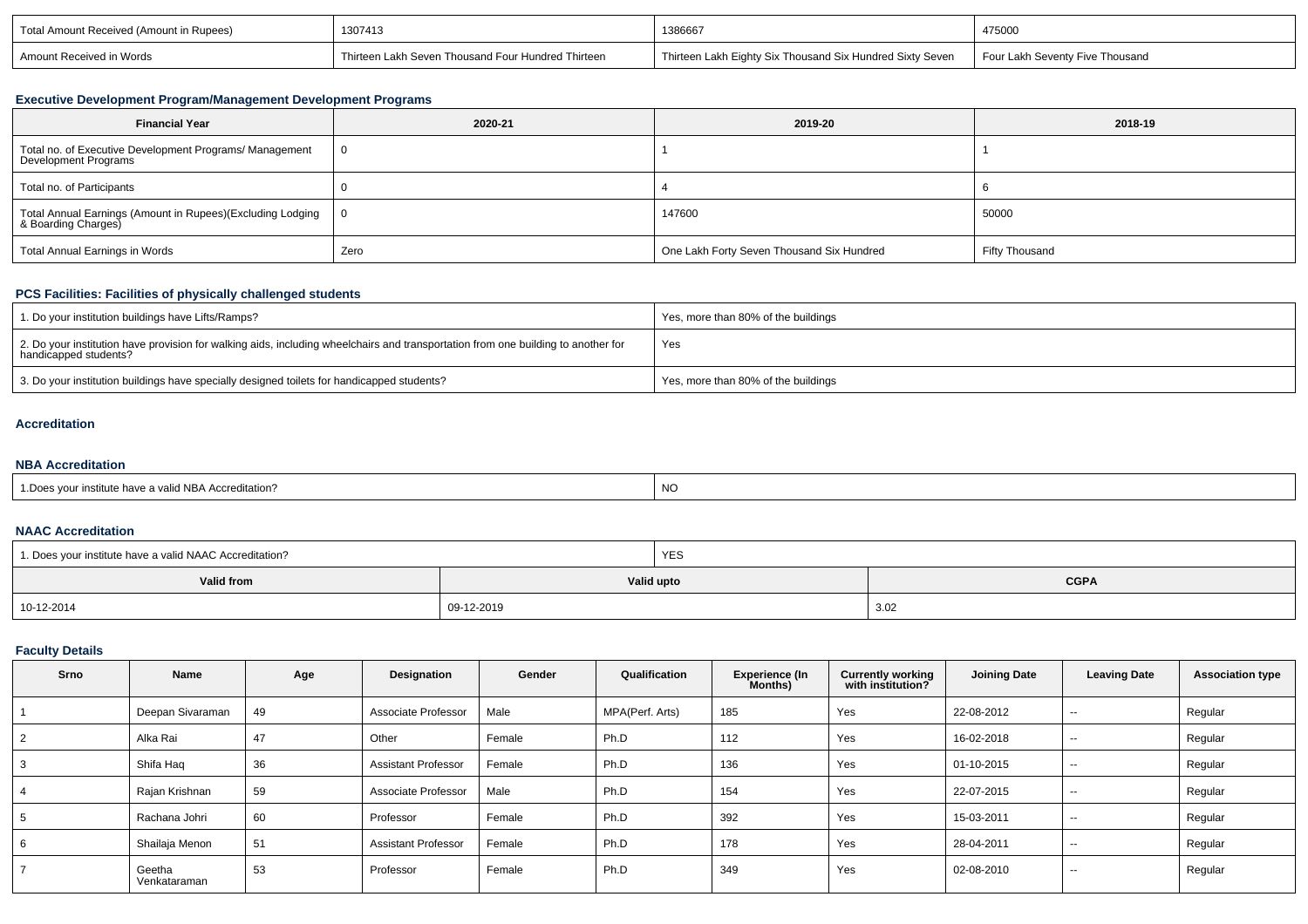| 8      | Lovitoli Jimo              | 39     | <b>Assistant Professor</b> | Female | Ph.D            | 130 | Yes | 22-07-2010 | $\overline{\phantom{a}}$ | Regular             |
|--------|----------------------------|--------|----------------------------|--------|-----------------|-----|-----|------------|--------------------------|---------------------|
| 9      | Anita Ghai                 | 62     | Professor                  | Female | Ph.D            | 461 | Yes | 24-11-2015 | $\overline{\phantom{a}}$ | Regular             |
| 10     | RV Ramani                  | 63     | Professor                  | Male   | MPA(Perf. Arts) | 358 | No  | 01-07-2015 | 25-08-2020               | Visiting            |
| 11     | <b>Balchand Prajapati</b>  | 38     | <b>Assistant Professor</b> | Male   | Ph.D            | 115 | Yes | 20-07-2012 | $\overline{\phantom{a}}$ | Regular             |
| 12     | Surajit Sarkar             | 60     | Other                      | Male   | <b>MBA</b>      | 384 | Yes | 14-08-2014 | $\overline{\phantom{a}}$ | Adhoc / Contractual |
| 13     | Pranay Goswami             | 38     | <b>Assistant Professor</b> | Male   | Ph.D            | 158 | Yes | 25-06-2012 | Ξ.                       | Regular             |
| 14     | Bidhan Chandra<br>Dash     | 44     | <b>Assistant Professor</b> | Male   | Ph.D            | 160 | Yes | 04-07-2011 | $\overline{\phantom{a}}$ | Regular             |
| 15     | Neetu Sarin                | 37     | <b>Assistant Professor</b> | Female | Ph.D            | 130 | No  | 21-07-2010 | 18-01-2022               | Regular             |
| 16     | Gopalji Pradhan            | 56     | Professor                  | Male   | Ph.D            | 204 | Yes | 01-10-2010 | $\overline{\phantom{a}}$ | Regular             |
| 17     | Shubhra Nagalia            | 50     | <b>Assistant Professor</b> | Female | Ph.D            | 129 | Yes | 23-07-2010 | Ξ.                       | Regular             |
| 18     | Priyanka                   | 35     | <b>Assistant Professor</b> | Female | Ph.D            | 90  | No  | 14-09-2016 | 12-02-2020               | Adhoc / Contractual |
| 19     | Awadhesh Kumar<br>Tripathi | 38     | <b>Assistant Professor</b> | Male   | Ph.D            | 81  | Yes | 16-08-2016 | $\overline{\phantom{a}}$ | Adhoc / Contractual |
| 20     | <b>Bodh Prakash</b>        | 64     | Professor                  | Male   | Ph.D            | 222 | Yes | 05-08-2016 | Щ,                       | Regular             |
| 21     | Vaibhav                    | 46     | Assistant Professor        | Male   | Ph.D            | 107 | Yes | 01-07-2016 | ц.                       | Adhoc / Contractual |
| 22     | Sumana Datta               | 53     | <b>Assistant Professor</b> | Female | Ph.D            | 213 | Yes | 01-07-2016 | Щ,                       | Adhoc / Contractual |
| 23     | Monimalika Day             | 54     | Associate Professor        | Female | Ph.D            | 366 | Yes | 13-12-2017 | $\overline{\phantom{a}}$ | Regular             |
| 24     | Rajinder Singh             | 44     | Other                      | Male   | M.A             | 194 | No  | 15-07-2016 | 31-12-2019               | Adhoc / Contractual |
| 25     | Anuradha Kapur             | 70     | Professor                  | Female | Ph.D            | 400 | Yes | 18-07-2013 | $\overline{\phantom{a}}$ | Visiting            |
| 26     | Radharani<br>Chakravarty   | 64     | Professor                  | Female | Ph.D            | 380 | Yes | 12-08-2015 | $\overline{\phantom{a}}$ | Regular             |
| 27     | Shelmi Sankhil             | 36     | <b>Assistant Professor</b> | Male   | M. Phil         | 98  | Yes | 27-07-2015 | Ξ.                       | Regular             |
| 28     | Divya Chopra               | 38     | <b>Assistant Professor</b> | Female | M.Arch.         | 158 | No  | 30-12-2015 | 30-04-2021               | Regular             |
| 29     | Nikhil Singh Charak        | 36     | <b>Assistant Professor</b> | Male   | <b>NET</b>      | 45  | Yes | 20-08-2017 | Щ,                       | Adhoc / Contractual |
| 30     | Kopal                      | 34     | <b>Assistant Professor</b> | Female | Ph.D            | 46  | Yes | 10-07-2017 | Ξ.                       | Regular             |
| 31     | Saumya Uma                 | 51     | <b>Assistant Professor</b> | Female | Ph.D            | 62  | No  | 31-07-2017 | 31-12-2019               | Regular             |
| 32     | Anushka Singh              | 41     | <b>Assistant Professor</b> | Female | Ph.D            | 44  | Yes | 22-08-2017 |                          | Regular             |
| $33\,$ | Sunalini Kumar             | 44     | Associate Professor        | Female | Ph.D            | 180 | Yes | 27-04-2018 | Щ,                       | Regular             |
| 34     | Rajshree Chanchal          | 35     | <b>Assistant Professor</b> | Female | Ph.D            | 38  | Yes | 03-04-2018 | Щ,                       | Regular             |
| 35     | Robin Singhal              | 36     | <b>Assistant Professor</b> | Male   | Ph.D            | 47  | Yes | 01-06-2018 | ÷,                       | Regular             |
| 36     | Nandini Nayak              | 42     | <b>Assistant Professor</b> | Female | Ph.D            | 113 | Yes | 16-07-2014 | Щ,                       | Regular             |
| 37     | Bindu K Covilakam          | 51     | <b>Assistant Professor</b> | Female | Ph.D            | 189 | Yes | 24-11-2014 | Щ,                       | Regular             |
| 38     | Ramneek Khassa             | 41     | <b>Assistant Professor</b> | Female | Ph.D            | 124 | Yes | 19-06-2012 | Щ,                       | Regular             |
| 39     | Manasi Thapliyal<br>Navani | $39\,$ | <b>Assistant Professor</b> | Female | Ph.D            | 143 | Yes | 18-03-2011 | ۰.                       | Regular             |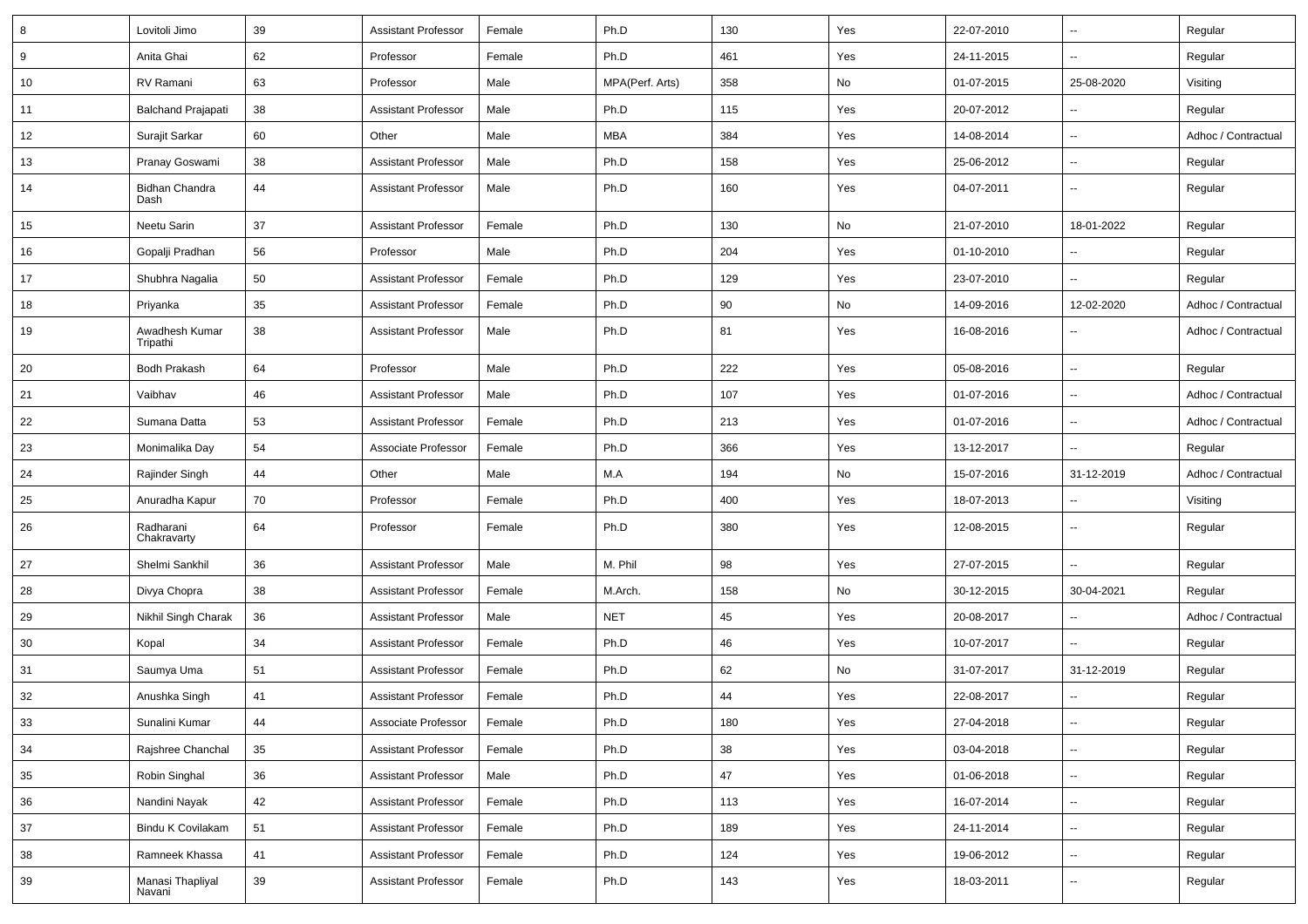| 40 | Suresh Babu                  | 45 | Associate Professor        | Male   | Ph.D       | 250 | Yes | 07-04-2016 | $\overline{\phantom{a}}$ | Regular             |
|----|------------------------------|----|----------------------------|--------|------------|-----|-----|------------|--------------------------|---------------------|
| 41 | <b>Bhoomika Meiling</b>      | 37 | <b>Assistant Professor</b> | Female | Ph.D       | 140 | Yes | 03-09-2010 | ⊷.                       | Regular             |
| 42 | Vinod R                      | 47 | <b>Assistant Professor</b> | Male   | M. Phil    | 153 | Yes | 01-11-2010 | $\overline{\phantom{a}}$ | Regular             |
| 43 | Gangmumei Kamei              | 35 | <b>Assistant Professor</b> | Male   | <b>NET</b> | 123 | Yes | 28-07-2010 | --                       | Regular             |
| 44 | Saranika Sarkar              | 35 | <b>Assistant Professor</b> | Female | M. Phil    | 87  | Yes | 01-12-2016 | --                       | Regular             |
| 45 | Dipa Sinha                   | 43 | <b>Assistant Professor</b> | Female | Ph.D       | 89  | Yes | 07-12-2015 | ۵.                       | Regular             |
| 46 | Suchitra<br>Balasubrahmanyan | 57 | Professor                  | Female | Ph.D       | 355 | No  | 07-11-2012 | 18-08-2021               | Regular             |
| 47 | Pulak Das                    | 42 | <b>Assistant Professor</b> | Male   | Ph.D       | 102 | Yes | 28-07-2014 | $\overline{\phantom{a}}$ | Regular             |
| 48 | Dharitri<br>Chakaravartty    | 52 | <b>Assistant Professor</b> | Female | Ph.D       | 156 | Yes | 01-04-2011 | $\overline{\phantom{a}}$ | Regular             |
| 49 | Sayandeb<br>Chowdhury        | 44 | <b>Assistant Professor</b> | Male   | M. Phil    | 117 | Yes | 08-08-2011 | $\overline{\phantom{a}}$ | Regular             |
| 50 | Sumangala<br>Damodran        | 54 | Professor                  | Female | Ph.D       | 153 | Yes | 15-03-2010 | $\overline{\phantom{a}}$ | Regular             |
| 51 | Dhirendra Datt<br>Dangwal    | 57 | Professor                  | Male   | Ph.D       | 289 | Yes | 01-03-2011 | $\overline{\phantom{a}}$ | Regular             |
| 52 | Gulshan Bano                 | 37 | Assistant Professor        | Female | Ph.D       | 56  | No  | 01-08-2016 | 07-07-2021               | Adhoc / Contractual |
| 53 | Mrityunjay Tripathi          | 40 | <b>Assistant Professor</b> | Male   | Ph.D       | 82  | Yes | 01-07-2016 | ۵.                       | Adhoc / Contractual |
| 54 | Ishita Mehrotra              | 38 | <b>Assistant Professor</b> | Female | Ph.D       | 80  | No  | 01-07-2016 | 30-06-2021               | Adhoc / Contractual |
| 55 | Imran Amin                   | 38 | <b>Assistant Professor</b> | Male   | Ph.D       | 115 | No  | 28-07-2016 | 14-12-2019               | Adhoc / Contractual |
| 56 | Sanju Thomas                 | 48 | <b>Assistant Professor</b> | Female | Ph.D       | 138 | Yes | 03-09-2010 |                          | Regular             |
| 57 | Pallavi Banerjee             | 42 | <b>Assistant Professor</b> | Female | Ph.D       | 162 | No  | 27-11-2015 | 07-01-2019               | Regular             |
| 58 | Shad Naved                   | 39 | <b>Assistant Professor</b> | Male   | Ph.D       | 105 | Yes | 18-09-2015 | $\overline{\phantom{a}}$ | Regular             |
| 59 | Shefali Singh                | 31 | Other                      | Female | <b>NET</b> | 57  | Yes | 20-08-2016 | $\overline{a}$           | Adhoc / Contractual |
| 60 | Vrinda Datta                 | 64 | Professor                  | Male   | Ph.D       | 414 | No  | 03-10-2017 | 02-10-2020               | Visiting            |
| 61 | Vatsala Saxena               | 34 | <b>Assistant Professor</b> | Female | Ph.D       | 44  | Yes | 14-07-2017 | --                       | Regular             |
| 62 | Monal Manik Dewle            | 38 | <b>Assistant Professor</b> | Female | Ph.D       | 44  | Yes | 11-09-2017 | --                       | Regular             |
| 63 | Akhil Katyal                 | 35 | <b>Assistant Professor</b> | Male   | Ph.D       | 116 | Yes | 01-04-2018 | $\overline{\phantom{a}}$ | Regular             |
| 64 | Pritpal Singh<br>Randhwa     | 45 | <b>Assistant Professor</b> | Male   | Ph.D       | 33  | Yes | 22-06-2018 | ۰.                       | Regular             |
| 65 | Kranti Kumar                 | 37 | <b>Assistant Professor</b> | Male   | Ph.D       | 89  | Yes | 21-07-2014 | $\overline{\phantom{a}}$ | Regular             |
| 66 | Manish Jain                  | 50 | Associate Professor        | Male   | Ph.D       | 126 | Yes | 13-12-2017 | $\sim$                   | Regular             |
| 67 | Dhiraj K Nite                | 43 | <b>Assistant Professor</b> | Male   | Ph.D       | 118 | Yes | 19-12-2011 | $\overline{\phantom{a}}$ | Regular             |
| 68 | Honey Oberoi Vahali          | 54 | Professor                  | Female | Ph.D       | 299 | Yes | 02-08-2010 | $\sim$                   | Regular             |
| 69 | Usha Mudiganti               | 46 | <b>Assistant Professor</b> | Female | Ph.D       | 165 | Yes | 14-09-2010 | Ξ.                       | Regular             |
| 70 | Rohit Negi                   | 41 | Associate Professor        | Male   | Ph.D       | 130 | Yes | 23-04-2018 | $\sim$                   | Regular             |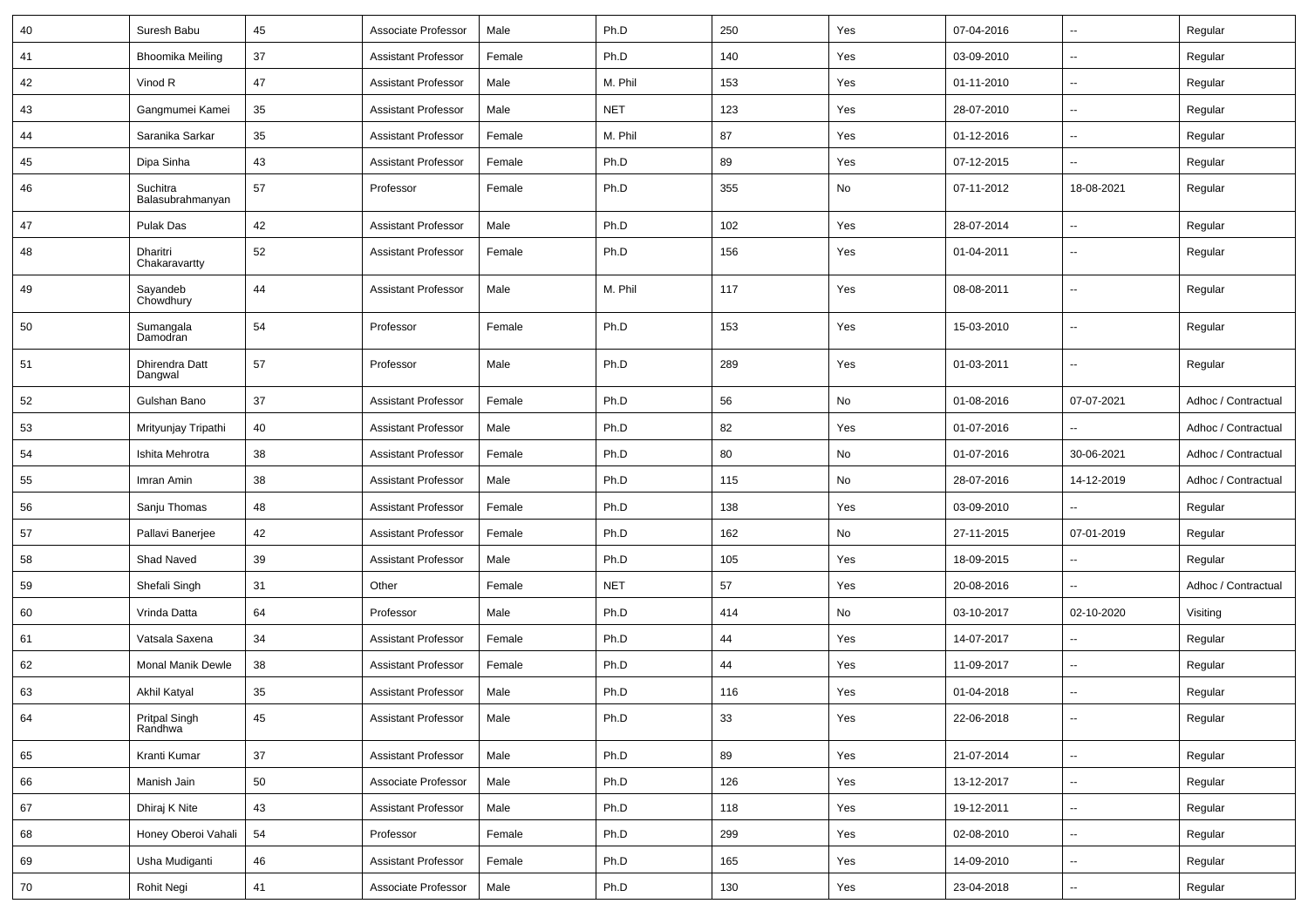| 71  | Denys P Leighton         | 56 | Professor                  | Male   | Ph.D            | 311 | No  | 03-08-2009 | 28-11-2020               | Visiting            |
|-----|--------------------------|----|----------------------------|--------|-----------------|-----|-----|------------|--------------------------|---------------------|
| 72  | Anandini Dar             | 36 | <b>Assistant Professor</b> | Female | Ph.D            | 57  | Yes | 01-07-2016 | $\sim$                   | Regular             |
| 73  | <b>Belinder Dhanoa</b>   | 65 | Associate Professor        | Female | MPA(Perf. Arts) | 386 | Yes | 01-07-2015 | --                       | Visiting            |
| 74  | Anirban Biswas           | 38 | <b>Assistant Professor</b> | Male   | Ph.D            | 65  | Yes | 18-12-2015 | --                       | Regular             |
| 75  | Shefalee Jain            | 42 | <b>Assistant Professor</b> | Female | <b>NET</b>      | 162 | Yes | 19-07-2012 | $\sim$                   | Regular             |
| 76  | <b>Kartik Dave</b>       | 45 | Professor                  | Male   | Ph.D            | 250 | Yes | 02-12-2013 | $\sim$                   | Regular             |
| 77  | Rinju Rasaily            | 42 | <b>Assistant Professor</b> | Female | Ph.D            | 188 | Yes | 01-08-2014 | $\sim$                   | Regular             |
| 78  | Vikram Singh<br>Thakur   | 39 | <b>Assistant Professor</b> | Male   | Ph.D            | 134 | Yes | 01-07-2011 | $\sim$                   | Regular             |
| 79  | Debal C Kar              | 61 | Other                      | Male   | Ph.D            | 154 | No  | 12-09-2017 | 30-04-2020               | Regular             |
| 80  | <b>Wrick Mitra</b>       | 42 | <b>Assistant Professor</b> | Male   | M. Phil         | 130 | Yes | 20-07-2010 | $\sim$                   | Regular             |
| 81  | Deepti Sachdev           | 40 | <b>Assistant Professor</b> | Female | <b>NET</b>      | 130 | Yes | 21-07-2010 | $\sim$                   | Regular             |
| 82  | Yogesh Snehi             | 42 | <b>Assistant Professor</b> | Male   | Ph.D            | 177 | Yes | 04-03-2011 | $\overline{\phantom{a}}$ | Regular             |
| 83  | Shireen Mirza            | 42 | <b>Assistant Professor</b> | Female | Ph.D            | 79  | No  | 05-08-2019 | 14-12-2019               | Visiting            |
| 84  | Swati Shresth            | 46 | <b>Assistant Professor</b> | Female | Ph.D            | 115 | No  | 01-08-2016 | 30-06-2021               | Adhoc / Contractual |
| 85  | Moggallan Bharti         | 39 | <b>Assistant Professor</b> | Male   | Ph.D            | 69  | Yes | 06-07-2016 | $\sim$                   | Regular             |
| 86  | Shivani Nag              | 39 | <b>Assistant Professor</b> | Female | Ph.D            | 114 | Yes | 01-07-2016 | $\sim$                   | Regular             |
| 87  | Rachna Mehra             | 38 | <b>Assistant Professor</b> | Female | Ph.D            | 86  | Yes | 22-06-2018 | $\overline{\phantom{a}}$ | Regular             |
| 88  | Niharika Banerjea        | 50 | Associate Professor        | Female | Ph.D            | 195 | Yes | 01-09-2015 | $\sim$                   | Regular             |
| 89  | Deepita Chakravarty      | 49 | Professor                  | Female | Ph.D            | 182 | Yes | 01-12-2016 |                          | Regular             |
| 90  | Shelly Pandey            | 39 | <b>Assistant Professor</b> | Female | Ph.D            | 33  | No  | 31-08-2017 | 11-04-2019               | Visiting            |
| 91  | Fariha Siddiqui          | 31 | <b>Assistant Professor</b> | Female | <b>NET</b>      | 34  | Yes | 31-07-2017 | $\sim$                   | Adhoc / Contractual |
| 92  | <b>DML Haokip</b>        | 41 | <b>Assistant Professor</b> | Male   | Ph.D            | 34  | Yes | 01-08-2017 | $\overline{\phantom{a}}$ | Adhoc / Contractual |
| 93  | Pooja Satyogi            | 42 | Assistant Professor        | Female | Ph.D            | 200 | Yes | 21-07-2017 | $\overline{\phantom{a}}$ | Regular             |
| 94  | Mradul Veer Singh        | 38 | <b>Assistant Professor</b> | Male   | Ph.D            | 104 | Yes | 21-08-2017 | $\sim$                   | Regular             |
| 95  | Amol Padwad              | 58 | Professor                  | Male   | Ph.D            | 416 | Yes | 19-02-2018 |                          | Regular             |
| 96  | Anuj Bhuwania            | 44 | Associate Professor        | Male   | Ph.D            | 120 | No  | 09-01-2018 | 11-03-2020               | Regular             |
| 97  | Nivedita Sarkar          | 41 | <b>Assistant Professor</b> | Female | Ph.D            | 68  | Yes | 02-04-2018 | $\sim$                   | Regular             |
| 98  | Annu                     | 33 | <b>Assistant Professor</b> | Female | Ph.D            | 21  | No  | 15-12-2017 | 14-12-2020               | Adhoc / Contractual |
| 99  | Pallavi Chakaravarty     | 37 | <b>Assistant Professor</b> | Female | Ph.D            | 159 | Yes | 16-06-2015 | Ξ.                       | Regular             |
| 100 | Diamond Oberoi<br>Vahali | 56 | Associate Professor        | Female | Ph.D            | 156 | Yes | 10-01-2011 | $\sim$                   | Regular             |
| 101 | Praveen Singh            | 52 | Professor                  | Male   | Ph.D            | 206 | Yes | 06-10-2017 | $\sim$                   | Regular             |
| 102 | Akha Kaihrii Mao         | 46 | Associate Professor        | Male   | <b>NET</b>      | 157 | Yes | 12-07-2017 | Ξ.                       | Regular             |
| 103 | Urfat Anjem Mir          | 47 | <b>Assistant Professor</b> | Male   | Ph.D            | 184 | Yes | 22-07-2011 | $\sim$                   | Regular             |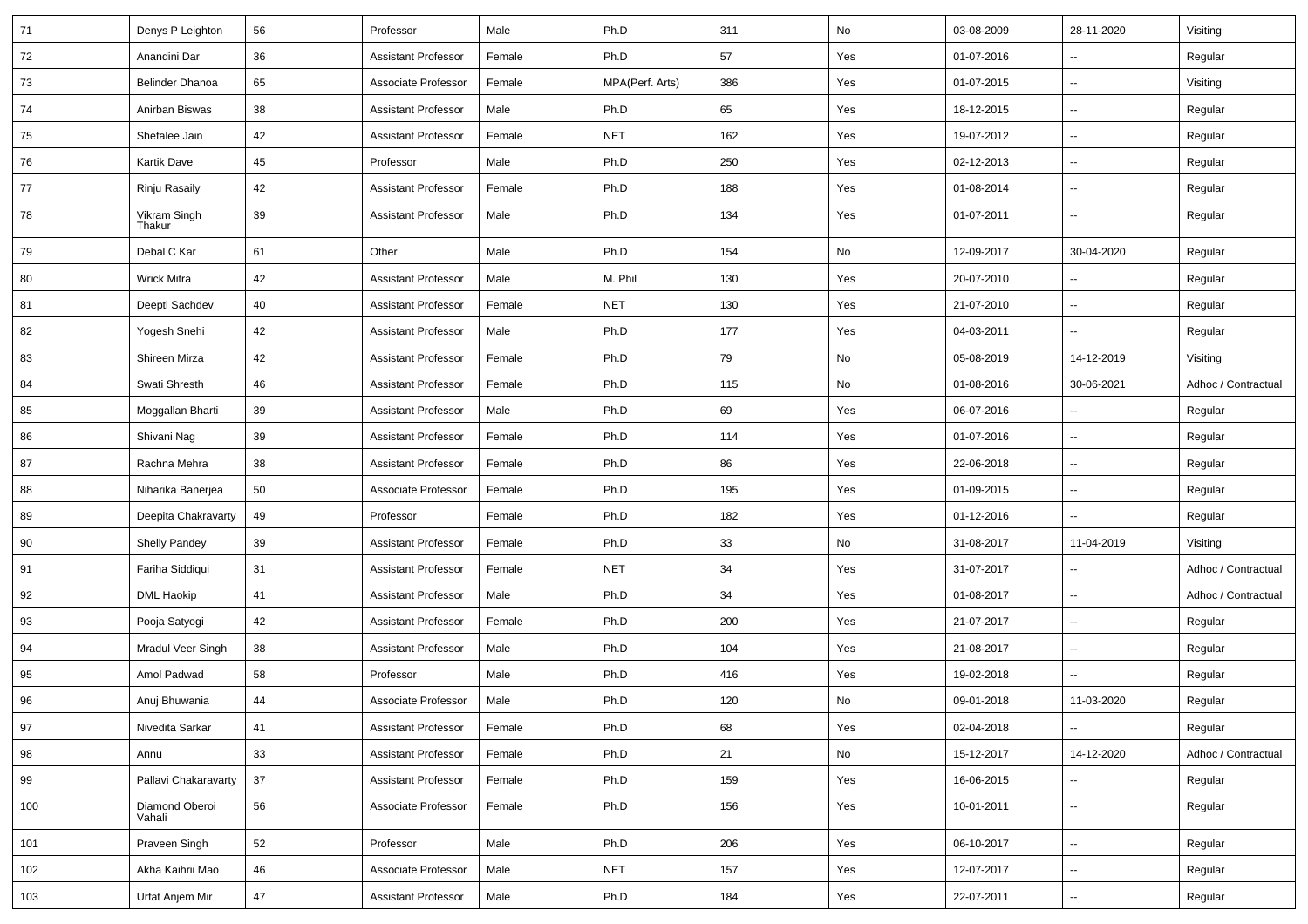| 104 | Oinam Hemlata Devi         | 42 | <b>Assistant Professor</b> | Female | Ph.D             | 141 | Yes | 21-12-2009 | $\sim$                   | Regular             |
|-----|----------------------------|----|----------------------------|--------|------------------|-----|-----|------------|--------------------------|---------------------|
| 105 | <b>Ivy Dhar</b>            | 46 | <b>Assistant Professor</b> | Female | Ph.D             | 124 | Yes | 19-03-2010 | $\sim$                   | Regular             |
| 106 | Thokchom Bibinaz<br>Devi   | 37 | <b>Assistant Professor</b> | Female | <b>NET</b>       | 130 | Yes | 21-07-2010 | $\overline{\phantom{a}}$ | Regular             |
| 107 | Rachna Chaudhary           | 48 | Associate Professor        | Female | Ph.D             | 190 | Yes | 22-07-2010 | $\sim$                   | Regular             |
| 108 | Ashis Roy                  | 38 | Other                      | Male   | Ph.D             | 115 | No  | 15-07-2016 | 14-07-2021               | Adhoc / Contractual |
| 109 | Santhosh S                 | 46 | <b>Assistant Professor</b> | Male   | <b>NET</b>       | 105 | Yes | 18-06-2012 | $\overline{\phantom{a}}$ | Regular             |
| 110 | Monishita Hajra<br>Pande   | 34 | <b>Assistant Professor</b> | Female | Ph.D             | 123 | No  | 15-02-2016 | 14-12-2019               | Adhoc / Contractual |
| 111 | Jatin Bhatt                | 65 | Professor                  | Male   | Master of Design | 498 | No  | 14-09-2012 | 30-09-2020               | Regular             |
| 112 | Dinesh Kumar               | 45 | Other                      | Male   | Ph.D             | 245 | Yes | 10-09-2014 | $\sim$                   | Regular             |
| 113 | Chandan Mukherjee          | 70 | Professor                  | Male   | Ph.D             | 546 | No  | 05-11-2015 | 04-11-2020               | Adhoc / Contractual |
| 114 | Gunjan Sharma              | 37 | <b>Assistant Professor</b> | Female | Ph.D             | 134 | Yes | 01-08-2011 | $\overline{\phantom{a}}$ | Regular             |
| 115 | Mamatha Karollil           | 41 | <b>Assistant Professor</b> | Female | Ph.D             | 133 | Yes | 02-08-2010 | $\sim$                   | Regular             |
| 116 | Anshumita Pandey           | 37 | <b>Assistant Professor</b> | Female | <b>NET</b>       | 126 | Yes | 21-07-2010 | $\sim$                   | Regular             |
| 117 | Santosh Kumar<br>Singh     | 52 | Associate Professor        | Male   | Ph.D             | 237 | No  | 01-12-2010 | 30-11-2020               | Regular             |
| 118 | Tanuja Kothiyal            | 49 | Professor                  | Female | Ph.D             | 244 | Yes | 30-03-2011 | $\sim$                   | Regular             |
| 119 | Rachana<br>Shokhanda       | 29 | <b>Assistant Professor</b> | Female | M. Phil          | 44  | No  | 05-08-2016 | 04-08-2019               | Adhoc / Contractual |
| 120 | Prabhat Rai                | 38 | <b>Assistant Professor</b> | Male   | Ph.D             | 44  | No  | 25-07-2016 | 21-06-2019               | Regular             |
| 121 | Nikita Jain                | 31 | Other                      | Female | M. Phil          | 56  | Yes | 01-08-2016 | $\sim$                   | Adhoc / Contractual |
| 122 | Anita Elizabeth<br>Cherian | 54 | Associate Professor        | Female | Ph.D             | 258 | Yes | 01-07-2016 | $\overline{\phantom{a}}$ | Regular             |
| 123 | Krishna Menon              | 57 | Professor                  | Female | Ph.D             | 402 | Yes | 01-07-2016 | $\overline{\phantom{a}}$ | Regular             |
| 124 | Sunita Singh               | 48 | Associate Professor        | Female | Ph.D             | 297 | Yes | 13-12-2017 | $\sim$                   | Regular             |
| 125 | Ngoru Nixon                | 37 | <b>Assistant Professor</b> | Male   | Ph.D             | 63  | Yes | 17-07-2017 | $\ddot{\phantom{a}}$     | Regular             |
| 126 | Amit Singh                 | 40 | <b>Assistant Professor</b> | Male   | Ph.D             | 109 | Yes | 08-08-2016 | $\overline{\phantom{a}}$ | Regular             |
| 127 | Anoop Kumar Koileri        | 40 | <b>Assistant Professor</b> | Male   | Ph.D             | 138 | Yes | 01-11-2016 | $\sim$                   | Regular             |
| 128 | Anil Persaud               | 52 | Associate Professor        | Male   | Ph.D             | 108 | No  | 04-05-2018 | 13-11-2020               | Regular             |
| 129 | Sandeep R Singh            | 38 | <b>Assistant Professor</b> | Male   | <b>NET</b>       | 95  | Yes | 11-09-2015 | $\ddot{\phantom{a}}$     | Regular             |
| 130 | Ankush Rathor              | 38 | <b>Assistant Professor</b> | Male   | <b>NET</b>       | 48  | Yes | 20-07-2017 |                          | Adhoc / Contractual |
| 131 | Ipshita Hajra Sasmal       | 38 | <b>Assistant Professor</b> | Female | Ph.D             | 36  | No  | 01-06-2017 | 15-06-2020               | Adhoc / Contractual |
| 132 | Javed Iqbal Wani           | 37 | <b>Assistant Professor</b> | Male   | Ph.D             | 46  | Yes | 13-07-2017 | $\overline{\phantom{a}}$ | Regular             |
| 133 | Vebhuti Duggal             | 35 | Assistant Professor        | Female | Ph.D             | 45  | Yes | 31-08-2017 | $\overline{\phantom{a}}$ | Regular             |
| 134 | Krishna K Dixit            | 49 | Associate Professor        | Male   | Ph.D             | 284 | Yes | 04-12-2017 | $\overline{\phantom{a}}$ | Regular             |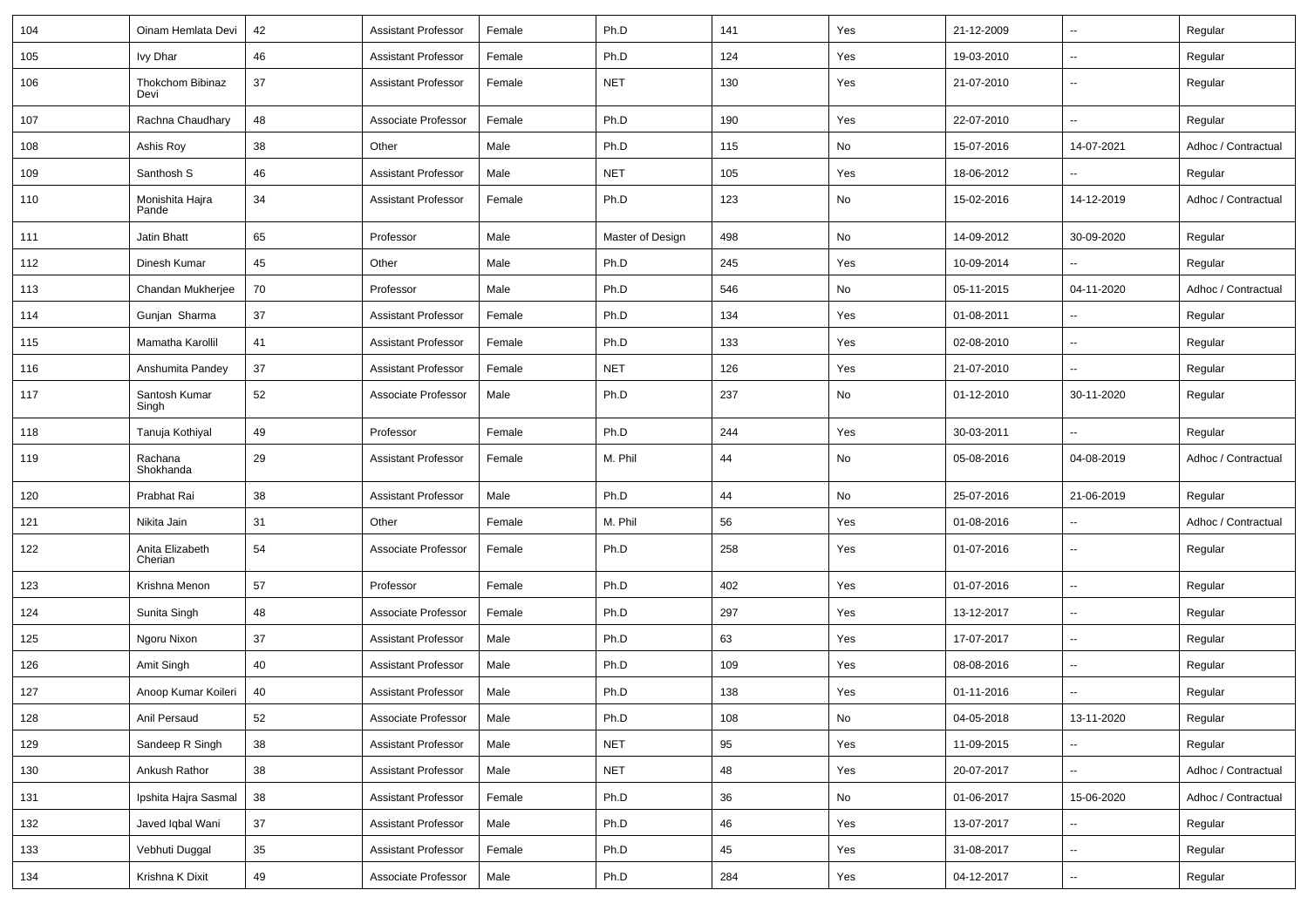| 135 | Amit Kumar Mishra       | 44 | Associate Professor        | Male   | Ph.D            | 170            | Yes | 21-05-2018 | ÷.                       | Regular             |
|-----|-------------------------|----|----------------------------|--------|-----------------|----------------|-----|------------|--------------------------|---------------------|
| 136 | <b>Budhaditya Das</b>   | 35 | <b>Assistant Professor</b> | Male   | Ph.D            | 44             | Yes | 31-08-2018 | $\sim$                   | Regular             |
| 137 | Ekta Singh              | 37 | <b>Assistant Professor</b> | Female | Ph.D            | 59             | Yes | 05-11-2018 | $\sim$                   | Regular             |
| 138 | Samik Chowdhury         | 44 | Associate Professor        | Male   | Ph.D            | 128            | Yes | 12-11-2018 | -−                       | Regular             |
| 139 | Teena Anil              | 40 | <b>Assistant Professor</b> | Female | Ph.D            | 36             | Yes | 18-10-2018 |                          | Regular             |
| 140 | Bharati Baveja          | 71 | Professor                  | Female | Ph.D            | 432            | No  | 13-11-2018 | 06-07-2020               | Adhoc / Contractual |
| 141 | Mandeep Singh<br>Raikhy | 40 | <b>Assistant Professor</b> | Male   | MPA(Perf. Arts) | 30             | No  | 26-07-2018 | 25-07-2020               | Visiting            |
| 142 | Ranjana Dave            | 33 | <b>Assistant Professor</b> | Female | MPA(Perf. Arts) | 27             | No  | 26-07-2018 | 25-07-2020               | Visiting            |
| 143 | Parma Chakravartty      | 38 | <b>Assistant Professor</b> | Female | Ph.D            | 28             | No  | 06-08-2018 | 15-06-2020               | Visiting            |
| 144 | Ishan Anand             | 33 | <b>Assistant Professor</b> | Male   | Ph.D            | 27             | No  | 07-08-2018 | 14-12-2019               | Visiting            |
| 145 | Manish Sharma           | 35 | <b>Assistant Professor</b> | Male   | Ph.D            | 27             | Yes | 08-08-2018 |                          | Visiting            |
| 146 | Sonall Dutta Roy        | 38 | <b>Assistant Professor</b> | Female | Ph.D            | 27             | No  | 08-08-2018 | 02-11-2020               | Visiting            |
| 147 | Geetanjali Tyagi        | 38 | <b>Assistant Professor</b> | Female | Ph.D            | 39             | Yes | 08-08-2018 | $\overline{\phantom{a}}$ | Visiting            |
| 148 | Paulami Guha<br>Biswas  | 31 | <b>Assistant Professor</b> | Female | Ph.D            | 39             | Yes | 08-08-2018 | $\overline{\phantom{a}}$ | Visiting            |
| 149 | Aadil Zubair            | 33 | <b>Assistant Professor</b> | Male   | Ph.D            | 39             | Yes | 10-08-2018 | ш.                       | Visiting            |
| 150 | Umasankar Patra         | 32 | <b>Assistant Professor</b> | Male   | <b>NET</b>      | 27             | No  | 16-08-2018 | 01-06-2020               | Visiting            |
| 151 | Neetu Rana              | 36 | Assistant Professor        | Female | Ph.D            | 33             | No  | 20-08-2018 | 23-12-2020               | Visiting            |
| 152 | Monica                  | 38 | <b>Assistant Professor</b> | Female | Ph.D            | 27             | Yes | 31-01-2019 |                          | Visiting            |
| 153 | Asma Nisar              | 29 | <b>Assistant Professor</b> | Female | <b>NET</b>      | 22             | No  | 01-02-2019 | 15-06-2020               | Visiting            |
| 154 | Sunaina K               | 33 | Assistant Professor        | Female | Ph.D            | 34             | No  | 01-02-2019 | 15-09-2021               | Visiting            |
| 155 | <b>Vikas Deepak</b>     | 35 | <b>Assistant Professor</b> | Male   | <b>NET</b>      | 22             | No  | 04-02-2019 | 23-12-2020               | Visiting            |
| 156 | Anna Zimmer             | 40 | <b>Assistant Professor</b> | Female | Ph.D            | 22             | No  | 18-02-2019 | 14-12-2019               | Visiting            |
| 157 | Aneesh Kurian           | 36 | <b>Assistant Professor</b> | Male   | Ph.D            | 22             | No  | 01-07-2019 | 15-06-2020               | Visiting            |
| 158 | Deepshikha Singh        | 37 | <b>Assistant Professor</b> | Female | Ph.D            | 12             | No  | 01-07-2019 | 15-06-2020               | Visiting            |
| 159 | Shubhra Gupta           | 31 | <b>Assistant Professor</b> | Female | Ph.D            | 22             | Yes | 02-09-2019 | --                       | Visiting            |
| 160 | Severin Kuok            | 55 | Assistant Professor        | Female | M.A             | 22             | Yes | 02-09-2019 |                          | Visiting            |
| 161 | Gowhar Ashraf Fazili    | 49 | <b>Assistant Professor</b> | Male   | Ph.D            | 22             | Yes | 09-09-2019 | ц.                       | Visiting            |
| 162 | Ritu Sinha              | 41 | <b>Assistant Professor</b> | Female | Ph.D            | 22             | Yes | 09-09-2019 | $\sim$                   | Visiting            |
| 163 | Niyati Sharma           | 41 | <b>Assistant Professor</b> | Female | Ph.D            | 22             | No  | 13-09-2019 | 14-12-2019               | Visiting            |
| 164 | Ajmal Khan AT           | 40 | <b>Assistant Professor</b> | Male   | Ph.D            | 22             | No  | 26-09-2019 | 14-12-2019               | Visiting            |
| 165 | Rahul Ishwar            | 41 | <b>Assistant Professor</b> | Male   | Ph.D            | 34             | Yes | 07-01-2019 |                          | Visiting            |
| 166 | Sunil Kumar Dahiya      | 47 | Other                      | Male   | Ph.D            | 92             | Yes | 03-01-2020 | Щ,                       | Regular             |
| 167 | Ram Prakash Singh       | 32 | <b>Assistant Professor</b> | Male   | Ph.D            | $\overline{7}$ | Yes | 05-01-2021 | $\overline{\phantom{a}}$ | Visiting            |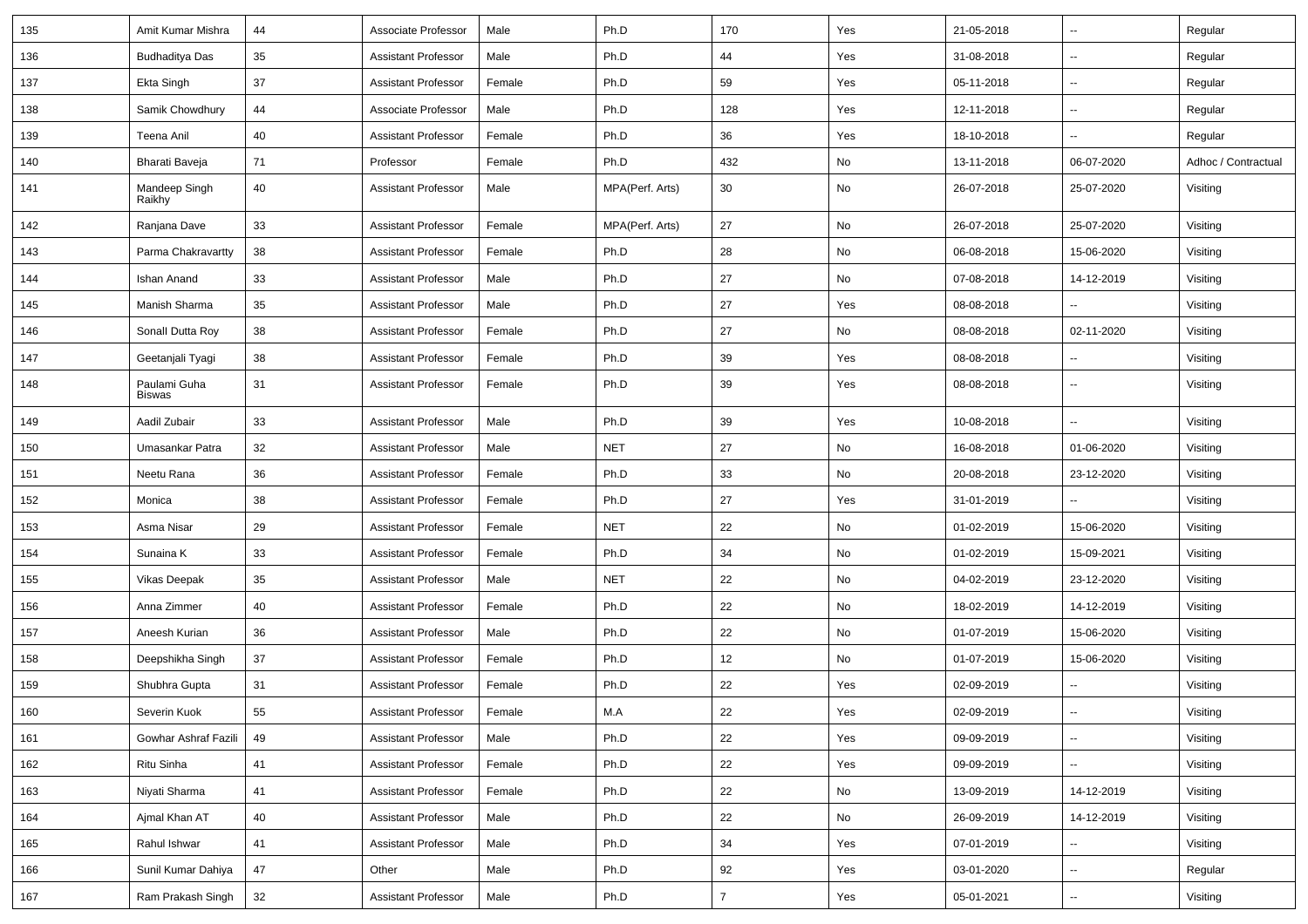| $\sim$ | Pawan Kumar | .<br>ັ | `Professo.<br>ASSISTANT | Male | - Dh<br>г н. | 10 | $V_{\alpha}$<br>ರಾ | 06-01-2020 | <b>Visitin</b> |
|--------|-------------|--------|-------------------------|------|--------------|----|--------------------|------------|----------------|
|        |             |        |                         |      |              |    |                    |            |                |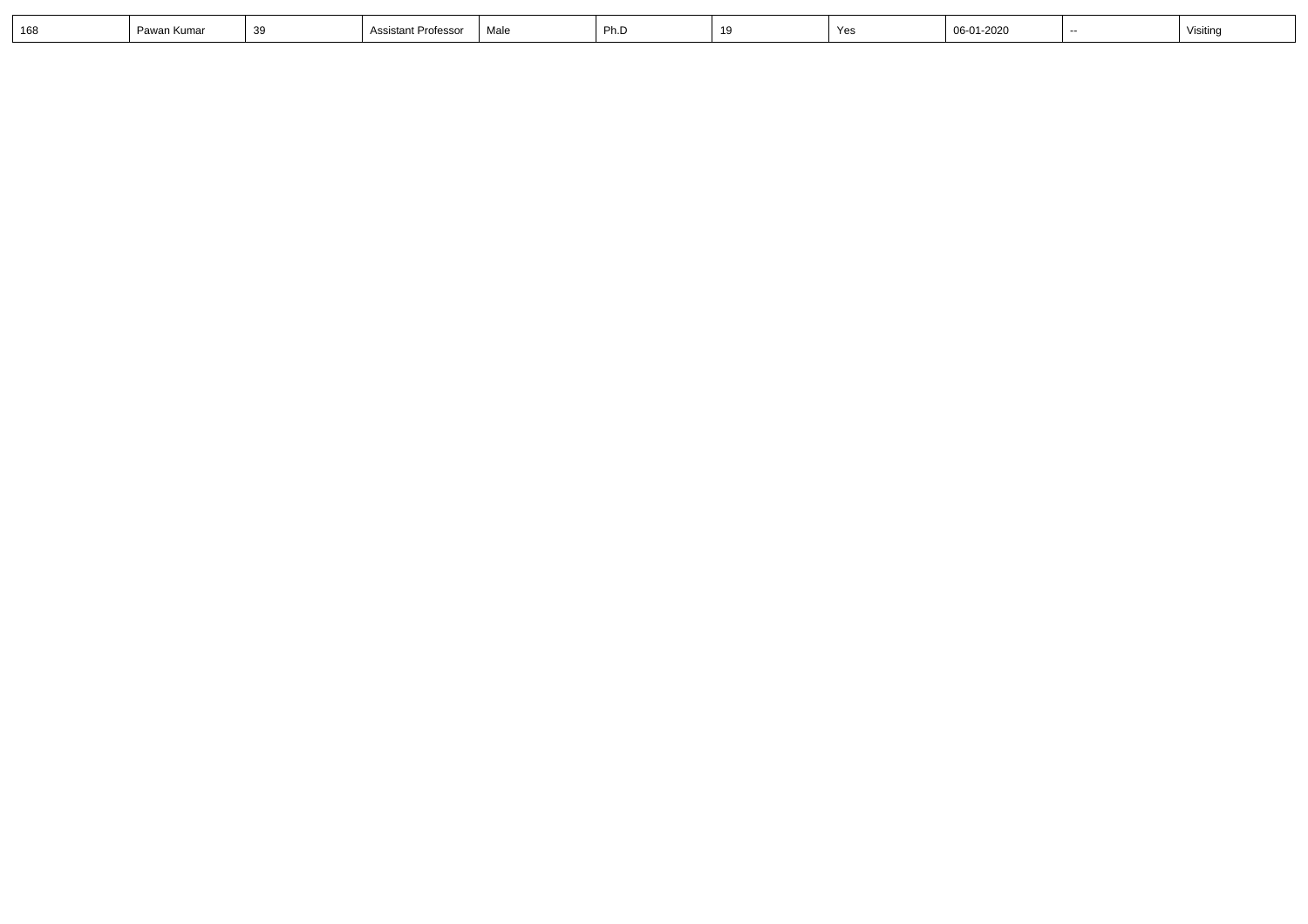## **National Institutional Ranking FrameworkMinistry of Education Government of IndiaWelcome to Data Capturing System: MANAGEMENT**

#### **Submitted Institute Data for NIRF'2022'**

Institute Name: Dr. B.R. Ambedkar University Delhi [IR-M-U-0097]

## **Sanctioned (Approved) Intake**

| <b>Academic Year</b>   | 2020-21 | 2019-20 | 2018-19 | 2017-18 | 2016-17 | 2015-16 |
|------------------------|---------|---------|---------|---------|---------|---------|
| PG [2 Year Program(s)] | 101     |         |         |         |         |         |

#### **Total Actual Student Strength (Program(s) Offered by Your Institution)**

| (All programs<br>of all years) | No. of Male<br><b>Students</b> | No. of Female<br><b>Students</b> | <b>Total Students</b> | <b>Within State</b><br>(Including male<br>& female) | <b>Outside State</b><br>(Including male)<br>& female) | <b>Outside</b><br>Country<br>(Including male<br>& female) | Economically<br><b>Backward</b><br>(Including male<br>& female) | <b>Socially</b><br>Challenged<br>$(SC+ST+OBC)$<br>Including male<br>& female) | No. of students<br>receivina full<br>tuition fee<br>reimbursement<br>from the State<br>and Central<br>Government | No. of students<br>receiving full<br>tuition fee<br>reimbursement<br>from Institution<br><b>Funds</b> | No. of students<br>receiving full<br>tuition fee<br>reimbursement<br>from the Private<br><b>Bodies</b> | No. of students<br>who are not<br>receiving full<br>tuition fee<br>reimbursement |
|--------------------------------|--------------------------------|----------------------------------|-----------------------|-----------------------------------------------------|-------------------------------------------------------|-----------------------------------------------------------|-----------------------------------------------------------------|-------------------------------------------------------------------------------|------------------------------------------------------------------------------------------------------------------|-------------------------------------------------------------------------------------------------------|--------------------------------------------------------------------------------------------------------|----------------------------------------------------------------------------------|
| PG [2 Year<br>Program(s)]      | 50                             | 39                               | 89                    |                                                     |                                                       |                                                           |                                                                 | 38                                                                            |                                                                                                                  | 17                                                                                                    |                                                                                                        | 32                                                                               |

## **Placement & Higher Studies**

### **PG [2 Years Program(s)]: Placement & higher studies for previous 3 years**

| <b>Academic Year</b> | No. of first year<br>students intake in the<br>year | No. of first vear<br>students admitted in<br>the year | <b>Academic Year</b> | No. of students graduating in minimum<br>stipulated time | No. of students<br>placed | Median salary of<br>placed<br>graduates(Amount in<br>Rs. | No. of students<br>selected for Higher<br><b>Studies</b> |
|----------------------|-----------------------------------------------------|-------------------------------------------------------|----------------------|----------------------------------------------------------|---------------------------|----------------------------------------------------------|----------------------------------------------------------|
| 2017-18              | 48                                                  | 44                                                    | 2018-19              | 43                                                       |                           | 500000(FIVE LAKH)                                        |                                                          |
| 2018-19              | 48                                                  | 43                                                    | 2019-20              | 34                                                       | 10                        | 500000(FIVE LAKH)                                        |                                                          |
| 2019-20              | 48                                                  | 42                                                    | 2020-21              | 38                                                       | 15                        | 400000( FOUR LAKH)                                       |                                                          |

#### **Ph.D Student Details**

| Ph.D (Student pursuing doctoral program till 2020-21 Students admitted in the academic year 2020-21 should not be entered here.) |         |                       |         |  |  |  |  |  |
|----------------------------------------------------------------------------------------------------------------------------------|---------|-----------------------|---------|--|--|--|--|--|
|                                                                                                                                  |         | <b>Total Students</b> |         |  |  |  |  |  |
| Full Time                                                                                                                        |         | 21                    |         |  |  |  |  |  |
| Part Time                                                                                                                        |         |                       |         |  |  |  |  |  |
| No. of Ph.D students graduated (including Integrated Ph.D)                                                                       |         |                       |         |  |  |  |  |  |
|                                                                                                                                  | 2020-21 | 2019-20               | 2018-19 |  |  |  |  |  |
| Full Time                                                                                                                        |         |                       |         |  |  |  |  |  |
| Part Time                                                                                                                        |         |                       |         |  |  |  |  |  |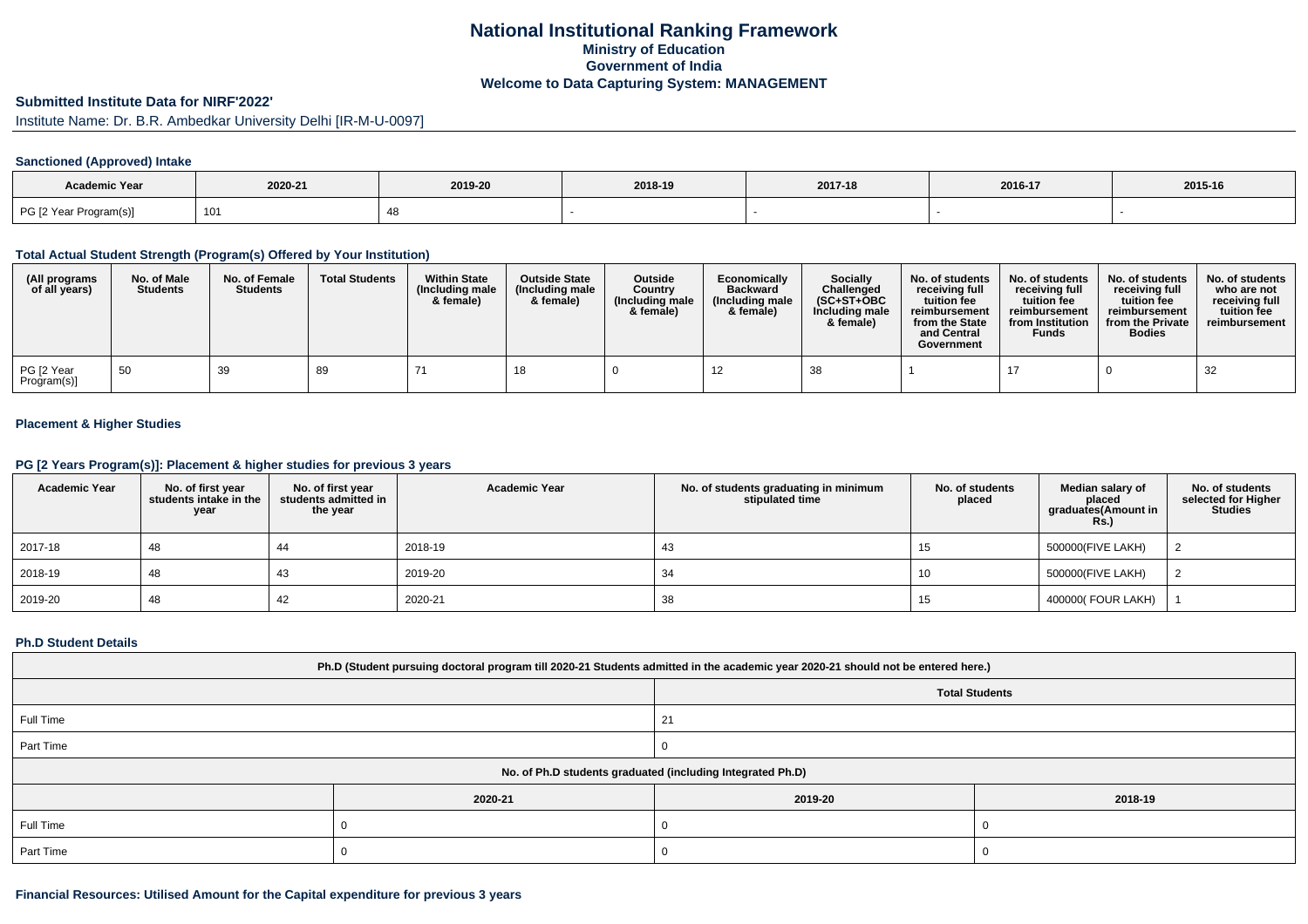| Academic Year                                                                                                                                                                  | 2020-21                                                                            | 2019-20                                                                            | 2018-19                                                                                 |  |  |  |  |  |  |  |
|--------------------------------------------------------------------------------------------------------------------------------------------------------------------------------|------------------------------------------------------------------------------------|------------------------------------------------------------------------------------|-----------------------------------------------------------------------------------------|--|--|--|--|--|--|--|
|                                                                                                                                                                                | <b>Utilised Amount</b>                                                             | <b>Utilised Amount</b>                                                             | <b>Utilised Amount</b>                                                                  |  |  |  |  |  |  |  |
| Annual Capital Expenditure on Academic Activities and Resources (excluding expenditure on buildings)                                                                           |                                                                                    |                                                                                    |                                                                                         |  |  |  |  |  |  |  |
| Library (Books, Journals and e-Resources only)                                                                                                                                 | 32034492 (Three Crore Twenty Lakh Thirty Four Thousand<br>Four Hundred Ninety Two) | 30429339 (Three Crore Four Lakh Twenty Nine Thousand<br>Three Hundred Thirty Nine) | 53455223 (Five Crore Thirty Four Lakh Fifty Five Thousand<br>Two Hundred Twenty Three)  |  |  |  |  |  |  |  |
| Expenditure on setting up/upgradation of laboratory                                                                                                                            | 0 (Zero)                                                                           | 0 (Zero)                                                                           | 0 (Zero)                                                                                |  |  |  |  |  |  |  |
| Other expenditure on creation of Capital Assets (For setting up<br>classrooms, seminar hall, conference hall, library excluding<br>expenditure on Land , Building, Roads etc.) | 9929034 (Ninety Nine Lakh Twenty Nine Thousand Thirty<br>Four)                     | 41489517 (Four Crore Fourteen Lakh Eighty Nine Thousand<br>Five Hundred Seventeen) | 18657578 (One Crore Eighty Six Lakh Fifty Seven Thousand<br>Five Hundred Seventy Eight) |  |  |  |  |  |  |  |

## **Financial Resources: Utilised Amount for the Operational expenditure for previous 3 years**

| Academic Year                                                                                                                                                                                   | 2020-21                                                                                 |                                                                                        | 2018-19                                                                               |  |  |  |  |  |  |
|-------------------------------------------------------------------------------------------------------------------------------------------------------------------------------------------------|-----------------------------------------------------------------------------------------|----------------------------------------------------------------------------------------|---------------------------------------------------------------------------------------|--|--|--|--|--|--|
|                                                                                                                                                                                                 | <b>Utilised Amount</b>                                                                  | <b>Utilised Amount</b>                                                                 | <b>Utilised Amount</b>                                                                |  |  |  |  |  |  |
| <b>Annual Operational Expenditure</b>                                                                                                                                                           |                                                                                         |                                                                                        |                                                                                       |  |  |  |  |  |  |
| Salaries (Teaching and Non Teaching staff)                                                                                                                                                      | 111729668 (Eleven Crore Seventeen Lakh Twenty Nine<br>Thousand Six Hundred Sixty Eight) | 83691524 (Eight Crore Thirty Six Lakh Ninety One Thousand<br>Five Hundred Twenty Four) | 68743281 (Six Crore Eighty Seven Lakh Forty Three Thousand<br>Two Hundred Eighty One) |  |  |  |  |  |  |
| Maintenance of Academic Infrastructure or consumables and<br>other running expenditures (excluding maintenance of hostels<br>and allied services, rent of the building, depreciation cost, etc) | 7708990 (Seventy Seven Lakh Eight Thousand Nine Hundred<br>Ninety)                      | 8327760 (Eighty Three Lakh Twenty Seven Thousand Seven<br>Hundred Sixty)               | 5791320 (Fifty Seven Lakh Ninety One Thousand Three<br>Hundred Twenty)                |  |  |  |  |  |  |
| Seminars/Conferences/Workshops                                                                                                                                                                  | 7500 (Seven Thousand Five hundred)                                                      | 0 (Zero)                                                                               | 0 (Zero)                                                                              |  |  |  |  |  |  |

### **Sponsored Research Details**

| <b>Financial Year</b>                    | 2020-21 | 2019-20                   | 2018-19                   |  |
|------------------------------------------|---------|---------------------------|---------------------------|--|
| Total no. of Sponsored Projects          |         |                           |                           |  |
| Total no. of Funding Agencies            |         |                           |                           |  |
| Total Amount Received (Amount in Rupees) |         | 270000                    | 360000                    |  |
| Amount Received in Words                 | Zero    | Two Lakh Seventy Thousand | Three Lakh Sixty Thousand |  |

## **Consultancy Project Details**

| <b>Financial Year</b>                    | 2020-21 | 2019-20 | 2018-19 |
|------------------------------------------|---------|---------|---------|
| Total no. of Consultancy Projects        |         |         |         |
| Total no. of Client Organizations        |         |         |         |
| Total Amount Received (Amount in Rupees) |         |         |         |
| Amount Received in Words                 | Zero    | Zero    | Zero    |

### **Executive Development Program/Management Development Programs**

| <b>Financial Year</b>                                                           | 2020-21 | 2019-20 | 2018-19 |  |
|---------------------------------------------------------------------------------|---------|---------|---------|--|
| Total no. of Executive Development Programs/ Management<br>Development Programs |         |         |         |  |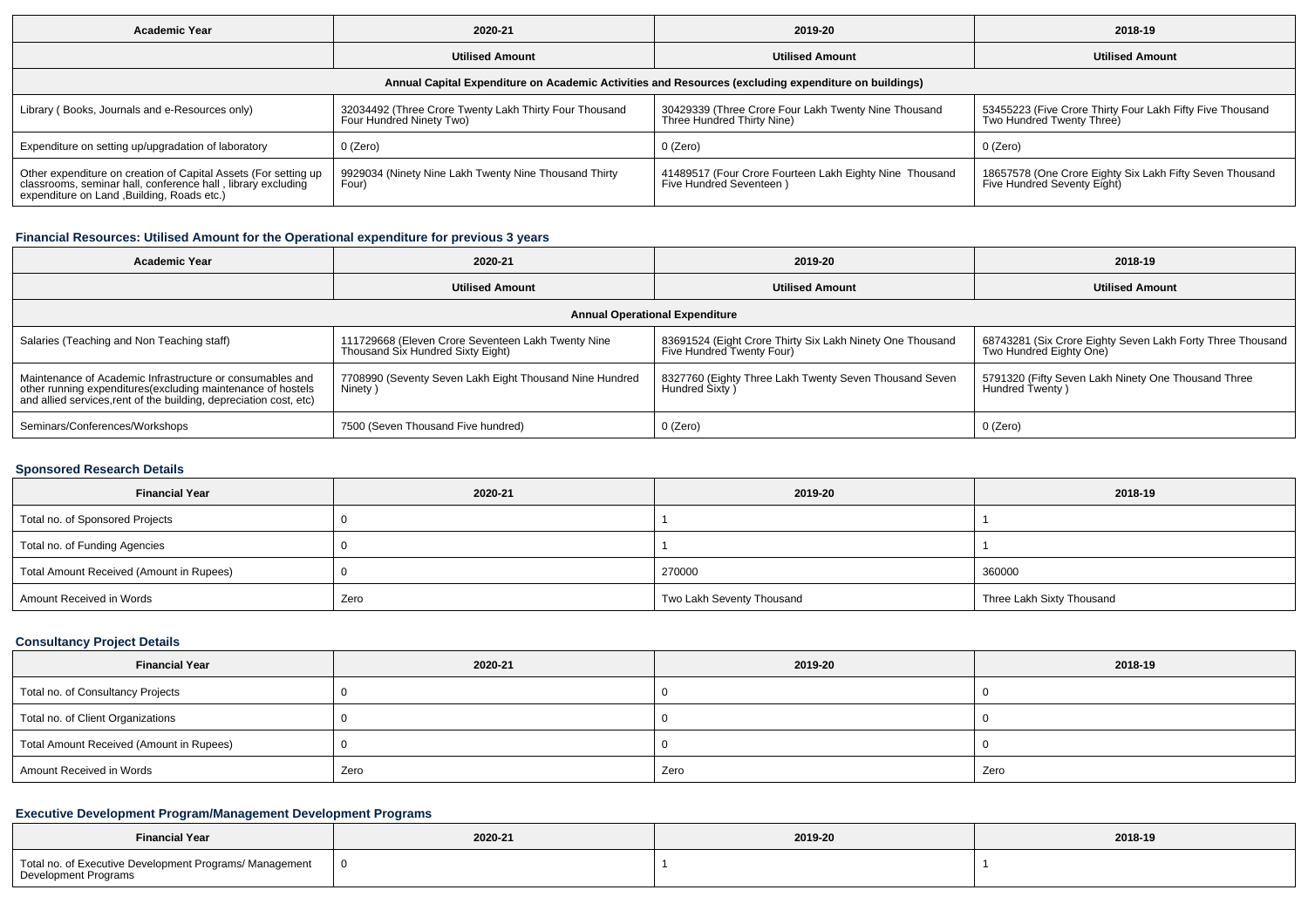| Total no. of Participants                                                           |      |                                           |                |
|-------------------------------------------------------------------------------------|------|-------------------------------------------|----------------|
| Total Annual Earnings (Amount in Rupees)(Excluding Lodging  <br>& Boarding Charges) |      | 147600                                    | 50000          |
| Total Annual Earnings in Words                                                      | Zero | One Lakh Forty Seven Thousand Six Hundred | Fifty Thousand |

# **PCS Facilities: Facilities of physically challenged students**

| 1. Do your institution buildings have Lifts/Ramps?                                                                                                         | Yes, more than 80% of the buildings |
|------------------------------------------------------------------------------------------------------------------------------------------------------------|-------------------------------------|
| 2. Do your institution have provision for walking aids, including wheelchairs and transportation from one building to another for<br>handicapped students? | Yes                                 |
| 3. Do your institution buildings have specially designed toilets for handicapped students?                                                                 | Yes, more than 80% of the buildings |

## **Faculty Details**

| Srno           | <b>Name</b>               | Age | <b>Designation</b>         | Gender | Qualification                       | <b>Experience (In</b><br>Months) | Currently working<br>with institution? | <b>Joining Date</b> | <b>Leaving Date</b>      | <b>Association type</b> |
|----------------|---------------------------|-----|----------------------------|--------|-------------------------------------|----------------------------------|----------------------------------------|---------------------|--------------------------|-------------------------|
| $\mathbf{1}$   | Kartik Dave               | 45  | Professor                  | Male   | Ph.D                                | 250                              | Yes                                    | 02-12-2013          | $\sim$                   | Regular                 |
| 2              | M S Faroogi               | 45  | Professor                  | Male   | Master of Design                    | 195                              | Yes                                    | 30-11-2017          | $\sim$                   | Regular                 |
| 3              | Kanwal Anil               | 45  | Associate Professor        | Female | Ph.D                                | 255                              | Yes                                    | 19-03-2012          | $\sim$                   | Regular                 |
| $\overline{4}$ | <b>Richa Awasthy</b>      | 47  | Associate Professor        | Female | Ph.D                                | 192                              | Yes                                    | 08-04-2016          | $\sim$                   | Regular                 |
| 5              | Kancharla Valentina       | 48  | Assistant Professor        | Female | Ph.D                                | 138                              | Yes                                    | 01-02-2012          | $\sim$                   | Regular                 |
| 6              | Anshu Gupta               | 40  | <b>Assistant Professor</b> | Female | Ph.D                                | 150                              | Yes                                    | 01-02-2012          | $\sim$                   | Regular                 |
| $\overline{7}$ | Nidhi Kaicker             | 35  | <b>Assistant Professor</b> | Female | Ph.D                                | 114                              | Yes                                    | 04-05-2012          | $\sim$                   | Regular                 |
| 8              | Kritika Mathur            | 34  | <b>Assistant Professor</b> | Female | Ph.D                                | 103                              | Yes                                    | 28-09-2015          | $\overline{\phantom{a}}$ | Regular                 |
| 9              | Kalindi Maheshwari        | 36  | <b>Assistant Professor</b> | Female | Ph.D                                | 137                              | Yes                                    | 14-10-2015          | $\sim$                   | Regular                 |
| 10             | Anirban Sengupta          | 47  | <b>Assistant Professor</b> | Male   | Ph.D                                | 142                              | Yes                                    | 19-03-2010          | $\sim$                   | Regular                 |
| 11             | Anup Kumar Dhar           | 52  | Professor                  | Male   | Ph.D                                | 159                              | Yes                                    | 06-02-2018          | $\overline{\phantom{a}}$ | Regular                 |
| 12             | Arindam Banerjee          | 42  | Associate Professor        | Male   | Ph.D                                | 141                              | Yes                                    | 20-11-2015          | $\sim$                   | Regular                 |
| 13             | Asmita Kabra              | 49  | Professor                  | Female | Ph.D                                | 288                              | Yes                                    | 04-01-2010          | $\sim$                   | Regular                 |
| 14             | Babu P Remesh             | 53  | Professor                  | Male   | Ph.D                                | 277                              | Yes                                    | 01-08-2016          | $\overline{\phantom{a}}$ | Regular                 |
| 15             | <b>Benil Biswas</b>       | 37  | <b>Assistant Professor</b> | Male   | Ph.D                                | 135                              | Yes                                    | 18-06-2012          | $\sim$                   | Regular                 |
| 16             | Jyotirmoy<br>Bhattacharya | 42  | Associate Professor        | Male   | Ph.D                                | 107                              | Yes                                    | 27-07-2017          | $\sim$                   | Regular                 |
| 17             | Kaustav Banerjee          | 44  | Associate Professor        | Male   | Ph.D                                | 130                              | Yes                                    | 01-08-2018          | $\sim$                   | Regular                 |
| 18             | Khushbu Dublish           | 34  | <b>Assistant Professor</b> | Female | PG in Lifestyle<br>Accessory Design | 86                               | Yes                                    | 01-06-2018          | $\overline{\phantom{a}}$ | Regular                 |
| 19             | Krishna Ram               | 40  | <b>Assistant Professor</b> | Male   | Ph.D                                | 128                              | Yes                                    | 16-08-2017          | $\overline{\phantom{a}}$ | Regular                 |
| 20             | Lawrence Liang            | 46  | Professor                  | Male   | Ph.D                                | 246                              | Yes                                    | 09-08-2016          | $\sim$                   | Regular                 |
| 21             | Nakkeeran<br>Nanjappan    | 54  | Professor                  | Male   | Ph.D                                | 267                              | Yes                                    | 29-06-2018          | $\sim$                   | Regular                 |